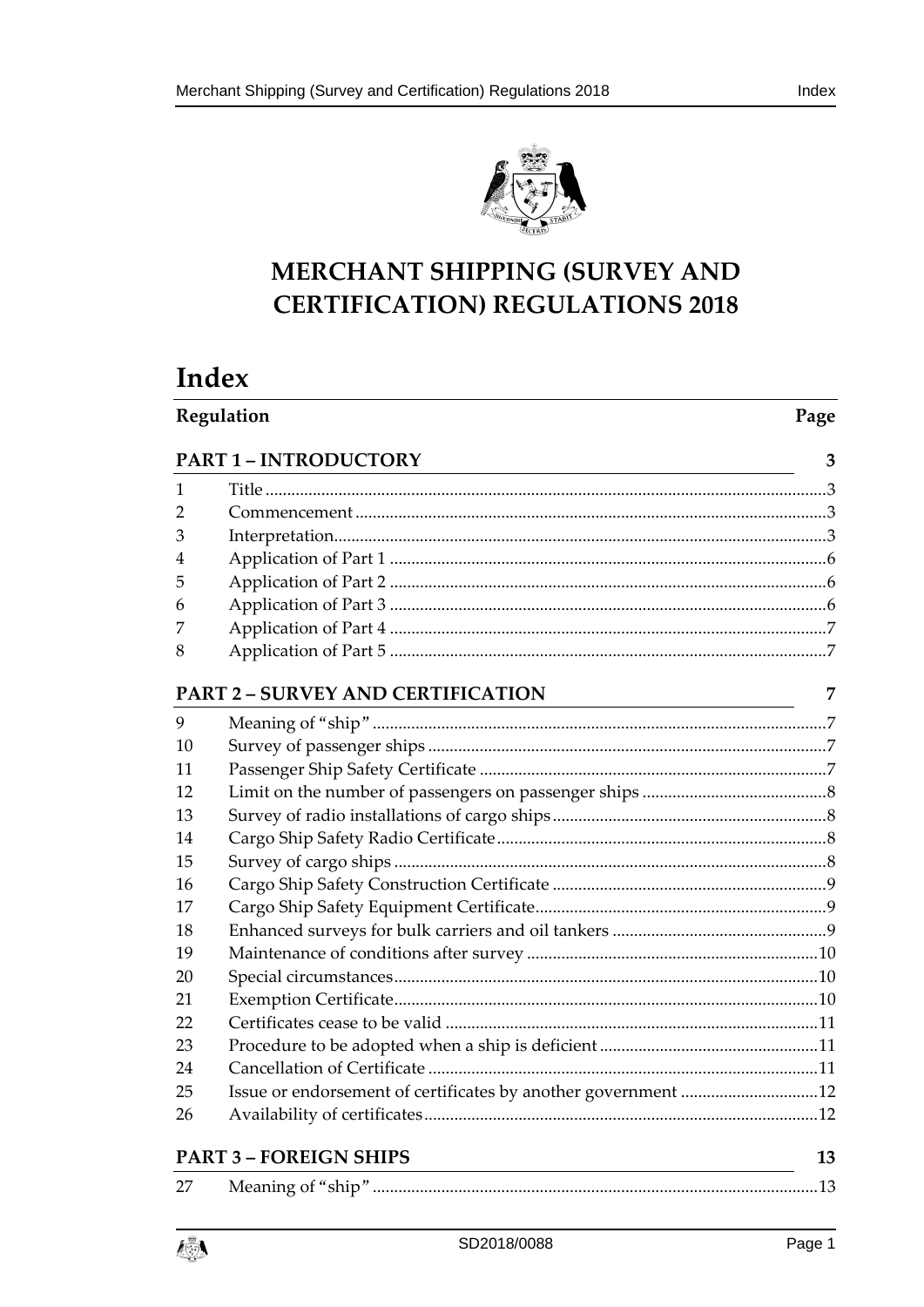| 28 |                                                                    |    |  |
|----|--------------------------------------------------------------------|----|--|
|    | PART 4 - MANX SHIPS - INITIAL GENERAL INSPECTION AND               |    |  |
|    | <b>MANDATORY GENERAL INSPECTION</b>                                | 13 |  |
| 29 |                                                                    |    |  |
| 30 |                                                                    |    |  |
| 31 |                                                                    |    |  |
| 32 | Maintenance of conditions after inspection - ships under 500gt  14 |    |  |
| 33 |                                                                    |    |  |
|    | <b>PART 5 - OFFENCES</b>                                           | 15 |  |
| 34 |                                                                    |    |  |
| 35 |                                                                    |    |  |
|    | PART 6 - REVOCATIONS AND CONSEQUENTIAL AMENDMENTS                  | 16 |  |
| 36 |                                                                    |    |  |
| 37 |                                                                    |    |  |
|    | <b>SCHEDULE</b>                                                    | 17 |  |
|    | CONSEQUENTIAL AMENDMENTS                                           |    |  |
|    | <b>REGULATION 37</b>                                               | 17 |  |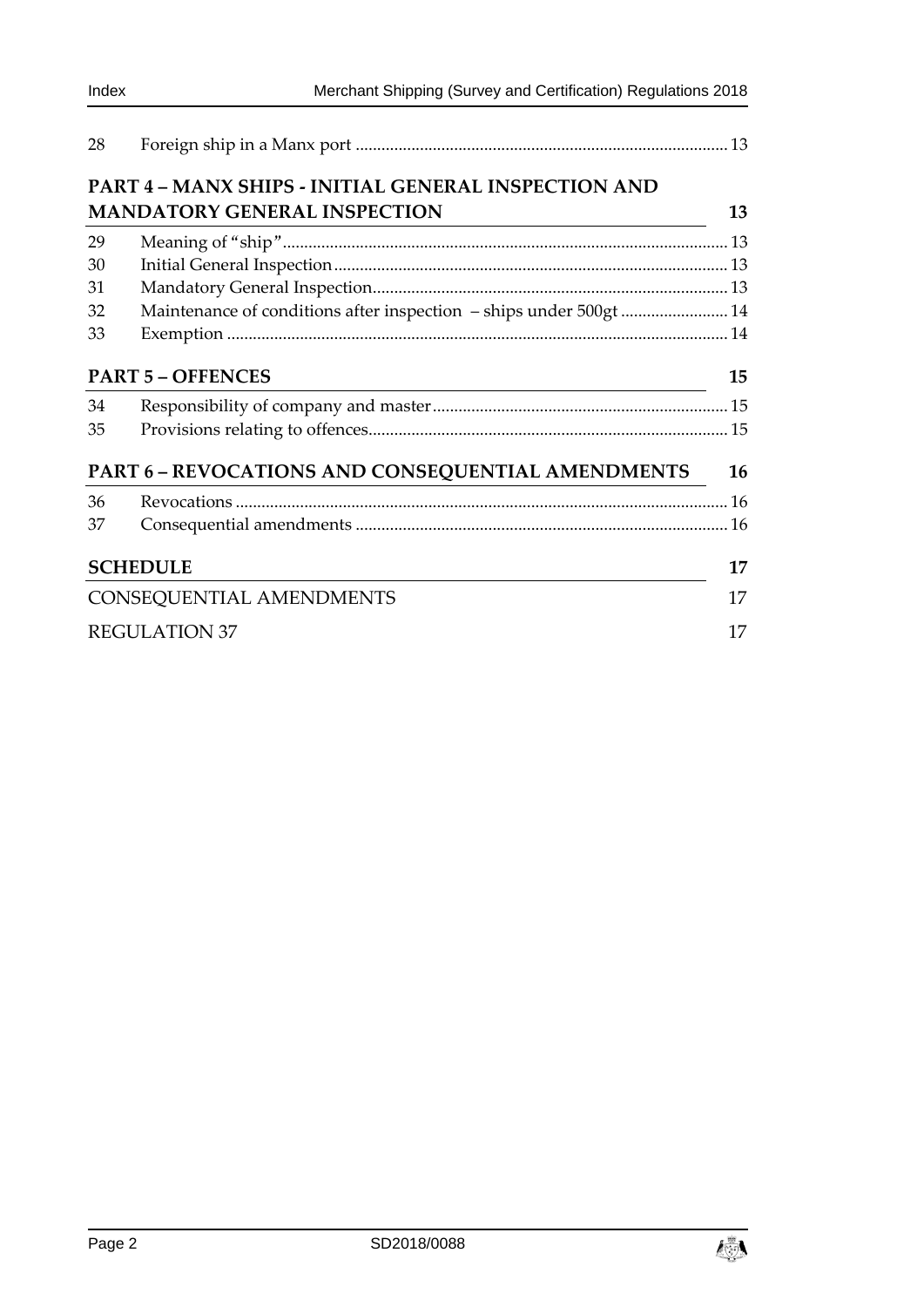Statutory Document No. 2018/0088



*Merchant Shipping Act 1985* 

# **MERCHANT SHIPPING (SURVEY AND CERTIFICATION) REGULATIONS 2018**

*Laid before Tynwald: 20 March 2018 Coming into Operation: 1 April 2018* 

The Department for Enterprise, having carried out the consultation required by section 1(1) and section 2(2) of the Merchant Shipping Act 1985, makes the following Regulations under sections 1 and 2 of that Act.

## **PART 1 – INTRODUCTORY**

#### **1 Title**

These Regulations are the Merchant Shipping (Survey and Certification) Regulations 2018.

### **2 Commencement**

These Regulations come into operation on 1 April 2018.

### **3 Interpretation**

- (1) In these Regulations —
- **"1988 Protocol"** means the Protocol adopted on 11 November 1988 by the IMO International Conference on the Harmonized System of Survey and Certification (1988 SOLAS Protocol), which came into force on 3 February 2000;
- **"bulk carrier"** means a ship which is constructed generally with single deck, top-side tanks and hopper side tanks in cargo spaces, and is intended primarily to carry dry cargo in bulk, and includes such types as ore carriers and combination carriers;

**"cargo ship"** means any ship which is not a passenger ship;

**"company"** means the owner of a ship or any other organisation or person such as the manager, or the bareboat charterer, who has assumed responsibility for operation of the ship from the owner and who, on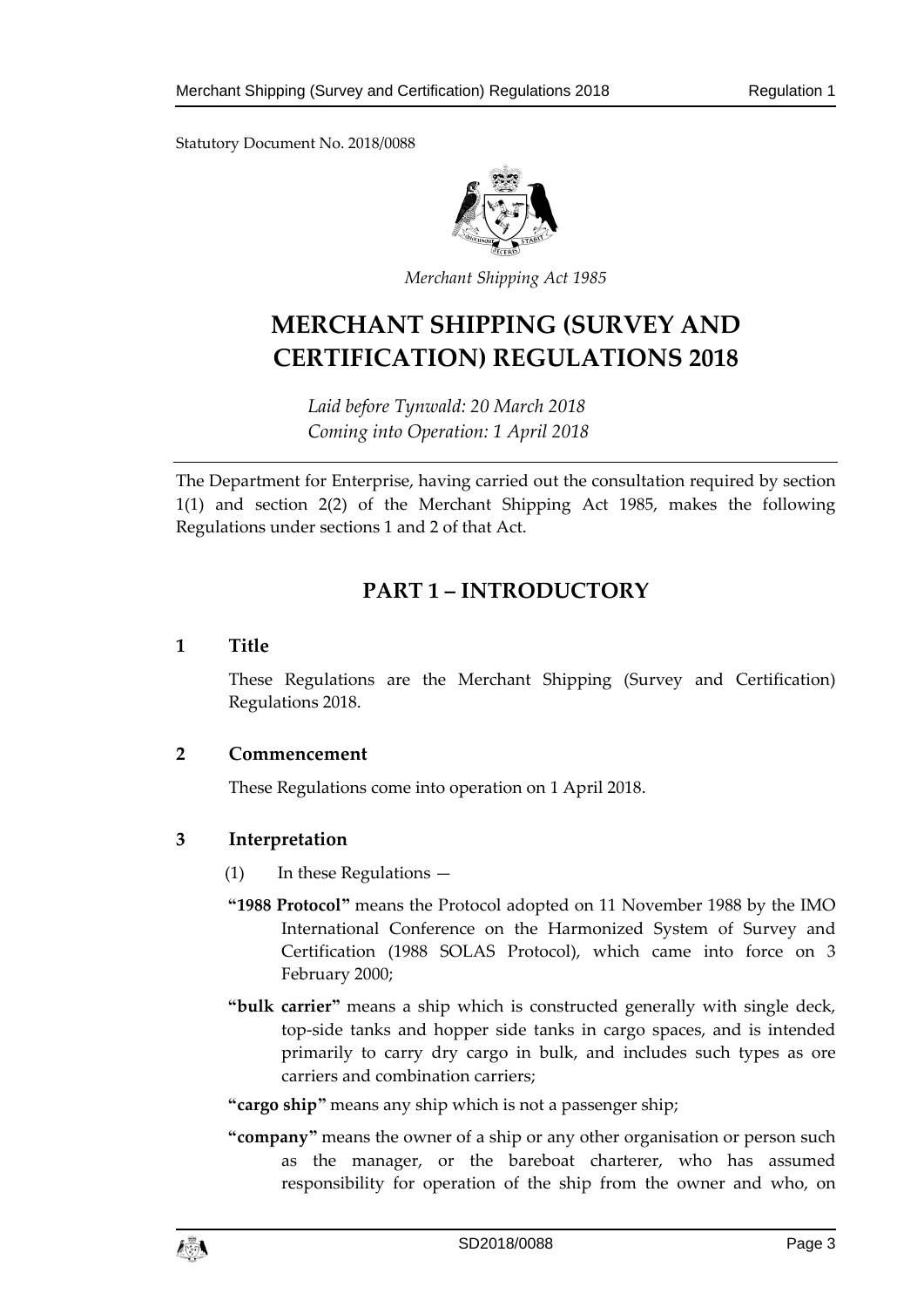assuming such responsibility, has agreed to take over all the duties and responsibilities imposed on the company by the SOLAS Convention;

- **"Convention country"** means a country which has consented to be bound by the SOLAS Convention;
- **"Contracting Government"** means the government of a Convention country;
- **"Department"** means the Department for Enterprise;
- **"fishing vessel"** means a vessel used for catching fish, whales, seals, walrus or other living resources of the sea;
- **"foreign ship"** means any ship that is not a Manx ship;
- **"gas carrier"** is a cargo ship constructed or adapted and used for the carriage in bulk of any liquefied gas or other products listed in either—
- (a) chapter 19 of the International Code for the Construction and Equipment of Ships Carrying Liquefied Gases in Bulk adopted by IMO resolution MSC.5(48)(the International Gas Carrier Code); or
- (b) chapter XIX of the Code for the Construction and Equipment of Ships Carrying Liquefied Gases in Bulk adopted by IMO resolution A.328(IX) (the Gas Carrier Code),

whichever is applicable;

- **"high-speed craft"** has the meaning given by regulation 1.3 of SOLAS Chapter  $X$ :
- **"IMO"** means the International Maritime Organization;
- **"international voyage"** means a voyage from a country to which the SOLAS Convention applies to a port outside such country, or conversely;
- **"MSN"** means a Manx Shipping Notice issued by the Department and includes any document which amends that notice;
- **"Manx ship"** has the meaning given by section 1 of the Merchant Shipping Registration Act 1991 and includes a ship registered under Part IV of that Act (the Demise Charter Register);
- **"MODU"** means a ship which complies with the MODU Code;

**"MODU Code"** means —

- (a) for a ship built on or after 1 January 2012, the Code for the Construction and Equipment of Mobile Offshore Drilling Units 2009 (2009 MODU Code) and includes all amendments made to that Code up to and including those adopted by IMO resolution MSC.359(92) on 21 June 2013;
- (b) for a ship built on or after 1 May 1991 up to and including 31 December 2001, the Code for the Construction and Equipment of Mobile Offshore Drilling Units 1989 (1989 MODU Code) and includes all amendments made to that Code up to and including

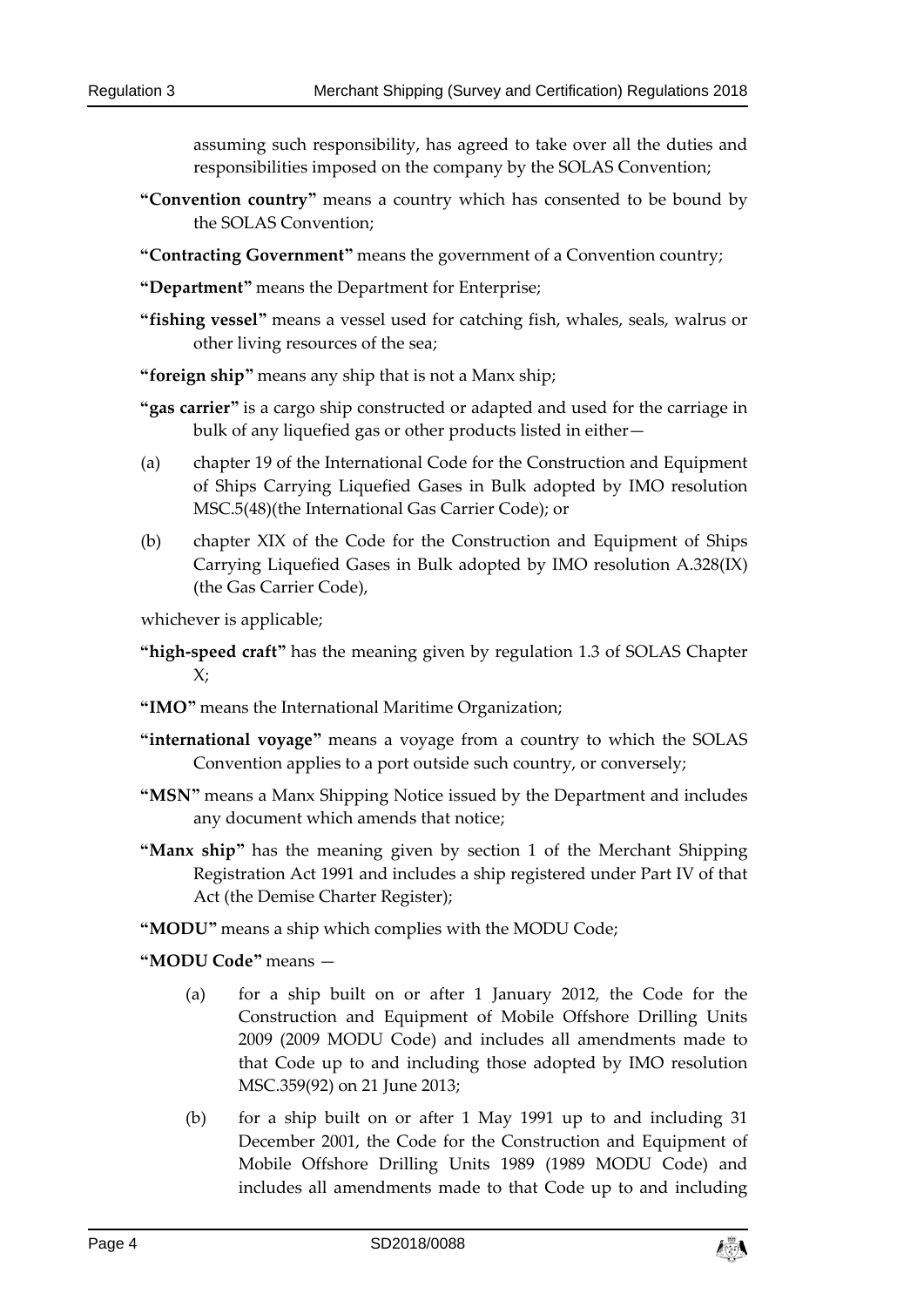those adopted by IMO resolution MSC.358(92) on 21 June 2013; and

- (c) for a ship built on or before 30 April 1991, the Code for the Construction and Equipment of Mobile Offshore Drilling Units 1979 (1979 MODU Code) and includes all amendments made to that Code up to and including those adopted by IMO resolution MSC.357(92) on 21 June 2013;
- **"NLS tanker"** means a ship constructed or adapted to carry a cargo of noxious liquid substances in bulk;
- **"oil tanker"** means a ship constructed or adapted primarily to carry oil in bulk in its cargo spaces and includes combination carriers, any NLS tanker and any gas carrier when carrying a cargo or part cargo of oil in bulk;
- **"passenger ship"** means a ship which carries more than 12 passengers;
- **"pleasure vessel"** has the meaning given by regulation 6 of the Merchant Shipping (Pleasure Vessel) Regulations 20031;
- **"RO"** means any recognised organisation specified in MSN 020 which is authorised by the Department to undertake the specified function;
- **"SOLAS Convention"** means the International Convention for the Safety of Life at Sea 1974, as amended by the 1988 Protocol;
- **"SOLAS Chapter 1"** means Chapter 1 of the SOLAS Convention including all amendments made to that Chapter up to and including those adopted by IMO resolution MSC.204(81) on 18 May 2006; and
- **"SOLAS Chapter X"** means Chapter X of the SOLAS Convention including all amendments made to that Chapter up to and including those adopted by IMO resolution MSC.352(92) on 21 June 2013 which came in to force on 1 January 2015.
- (2) Unless the context clearly indicates otherwise, references to "Administration" in SOLAS Chapter 1 are to be read as reference to the Department or RO, subject to any more specific provision in these Regulations.
- (3) If there is a footnote in SOLAS Chapter 1, and it is clear from the wording and the context that the content of the footnote or of a document referred to in the footnote is intended to form part of the requirement then such content must be treated as part of the requirement.

<sup>1</sup> SD396/03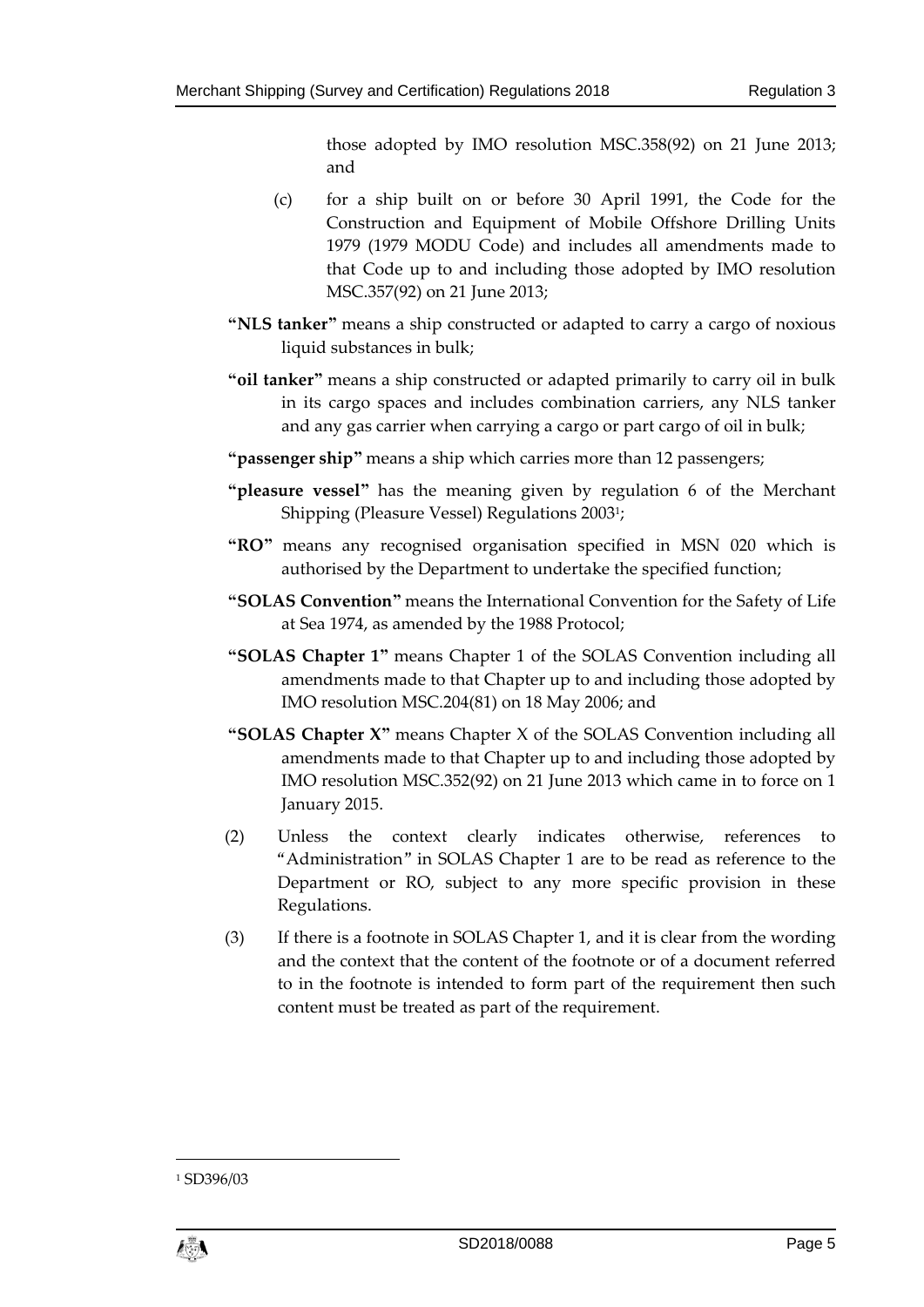## **4 Application of Part 1**

This Part applies to —

- (a) a Manx ship, wherever it may be; and
- (b) a foreign ship whilst it is in a port in the Island.

## **5 Application of Part 2**

—

- (1) Part 2 (Surveys and Certification) applies only to a Manx ship which engages on international voyages, but only if it is either —
	- (a) a cargo ship of 300gt or above; or
	- (b) a passenger ship.

This is subject to paragraph (2).

- (2) Despite paragraph (1), Part 2 does not apply to the following Manx ships
	- (a) a high-speed craft;
	- (b) a MODU;
	- (c) a pleasure vessel;
	- (d) a fishing vessel;
	- (e) a ship of war or troopship;
	- (f) a ship not propelled by mechanical means; and
	- (g) a wooden ship of primitive build.

### **6 Application of Part 3**

- (1) Part 3 (Foreign ships) applies only to a foreign ship whilst it is in a port in the Island, but only if it is either —
	- (a) a cargo ship of 300gt or above; or
	- (b) a passenger ship.

This is subject to paragraph (2).

- (2) Despite paragraph (1), Part 3 does not apply to the following foreign ships whilst they are in a port in the Island —
	- (a) a high-speed craft;
	- (b) a MODU;
	- (c) a pleasure vessel;
	- (d) a fishing vessel;
	- (e) a ship of war or troopship;
	- (f) a ship not propelled by mechanical means; and
	- (g) a wooden ship of primitive build.

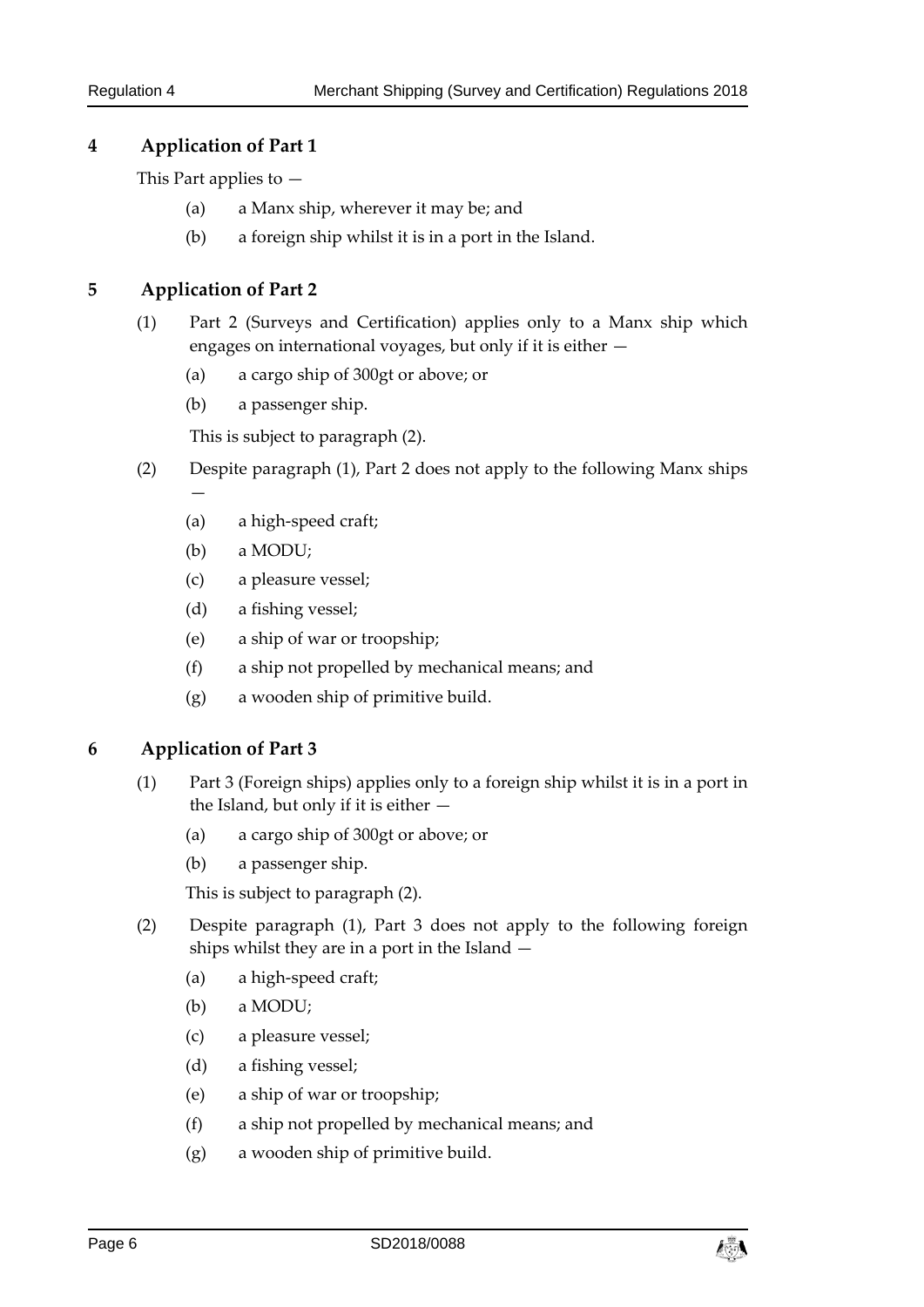## **7 Application of Part 4**

- (1) Part 4 (Manx Ships Initial General Inspection and Mandatory General Inspection) applies only to Manx ships (wherever they may be). This is subject to paragraph (2).
- (2) Despite paragraph (1), Part 4 does not apply to a Manx ship that is either —
	- (a) a pleasure vessel; or
	- (b) a fishing vessel.

## **8 Application of Part 5**

Part 5 (Offences) applies, as may be appropriate, to any ship to which a provision in any of the preceding Parts applies.

## **PART 2 – SURVEY AND CERTIFICATION**

## **9 Meaning of "ship"**

In this Part, "ship" must, unless otherwise expressly stated, be construed in accordance with regulation 5(1) (subject to the exceptions in regulation 5(2)).

### **10 Survey of passenger ships**

- (1) A passenger ship must be surveyed in accordance with SOLAS Chapter 1, regulation 7.
- (2) A survey in accordance with paragraph (1) may be carried out by the Department or RO.

## **11 Passenger Ship Safety Certificate**

- (1) A passenger ship must not proceed to sea without a valid Passenger Ship Safety Certificate.
- (2) A Passenger Ship Safety Certificate must be supplemented by a Record of Equipment in accordance with SOLAS Chapter 1, regulation 12(a)(vi).
- (3) A Passenger Ship Safety Certificate may only be issued by the Department or RO following the successful completion of an initial or renewal survey in accordance with SOLAS Chapter 1, regulation 12(a)(i).
- (4) A Passenger Ship Safety Certificate is only valid if it is—
	- (a) issued in accordance with the requirements of SOLAS Chapter 1, regulation 14; and
	- (b) drawn up in the form corresponding to the models given in the appendix to the annex to the SOLAS Convention.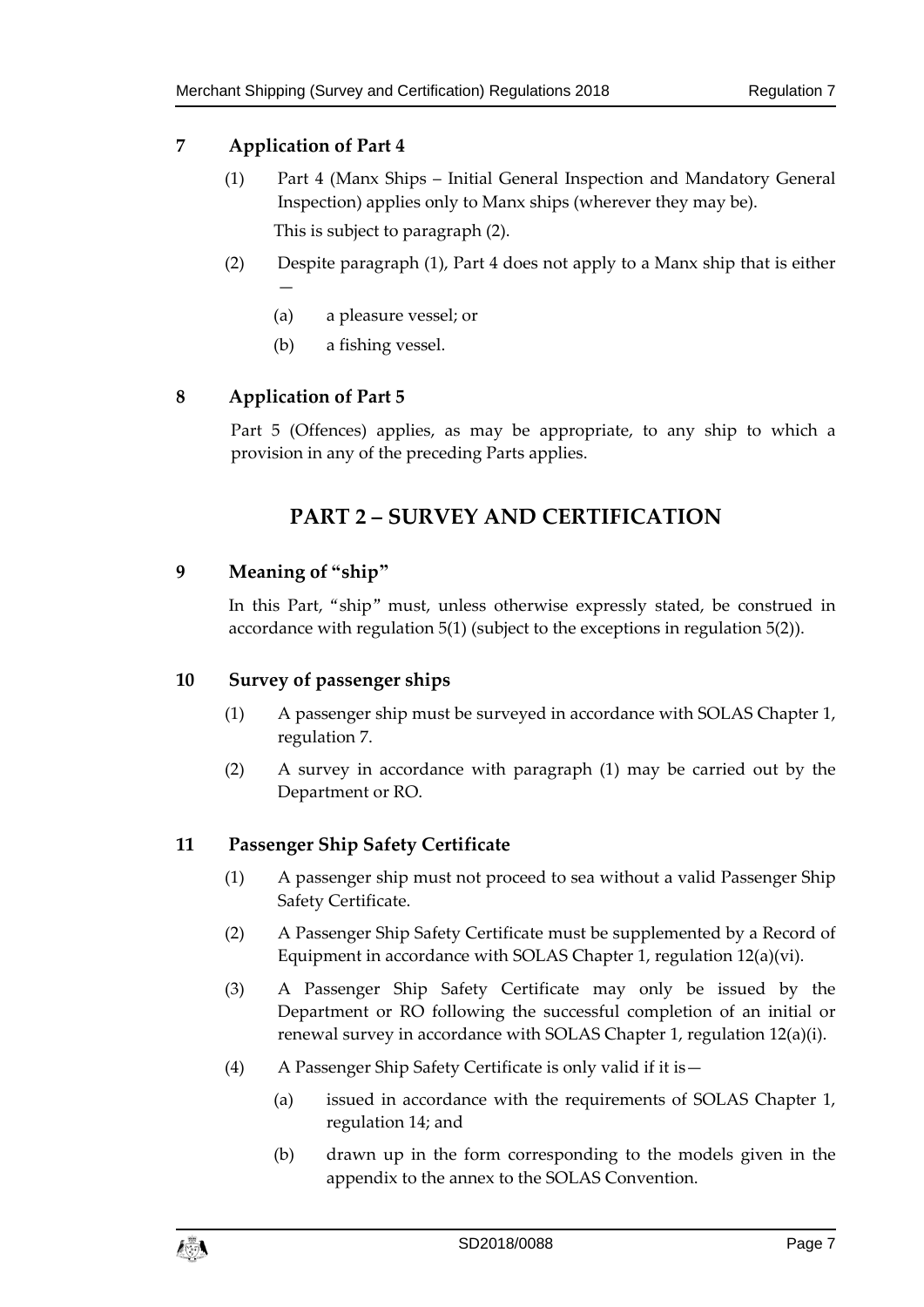#### **12 Limit on the number of passengers on passenger ships**

The number of passengers on board a passenger ship must not exceed the number of passengers for which the ship is certified on the Record of Equipment.

#### **13 Survey of radio installations of cargo ships**

- (1) The radio installations of a cargo ship of 300gt or above must be surveyed in accordance with SOLAS Chapter 1, regulation 9.
- (2) A survey in accordance with paragraph (1) may be carried out by the Department or RO.

### **14 Cargo Ship Safety Radio Certificate**

- (1) A cargo ship of 300gt or above must not proceed to sea without a valid Cargo Ship Safety Radio Certificate.
- (2) A Cargo Ship Safety Radio Certificate must be supplemented by a Record of Equipment in accordance with SOLAS Chapter 1, regulation 12(a)(vi).
- (3) A Cargo Ship Safety Radio Certificate may only be issued by the Department or RO following the successful completion of an initial or renewal survey in accordance with SOLAS Chapter 1, regulation  $12(a)(iv)$ .
- (4) A Cargo Ship Safety Radio Certificate is only valid if it is—
	- (a) issued in accordance with the requirements of SOLAS Chapter 1, regulation 14; and
	- (b) drawn up in the form corresponding to the models given in the appendix to the annex to the SOLAS Convention.

#### **15 Survey of cargo ships**

- (1) A cargo ship of 500gt or above must be surveyed in accordance with
	- (a) SOLAS Chapter 1, regulation 8 (Surveys of Life-Saving Appliances and other Equipment of Cargo Ships); and
	- (b) SOLAS Chapter 1, regulation 10 (Surveys of Structure, Machinery and Equipment of Cargo Ships).
- (2) A survey in accordance with paragraph (1) may be carried out by the Department or RO.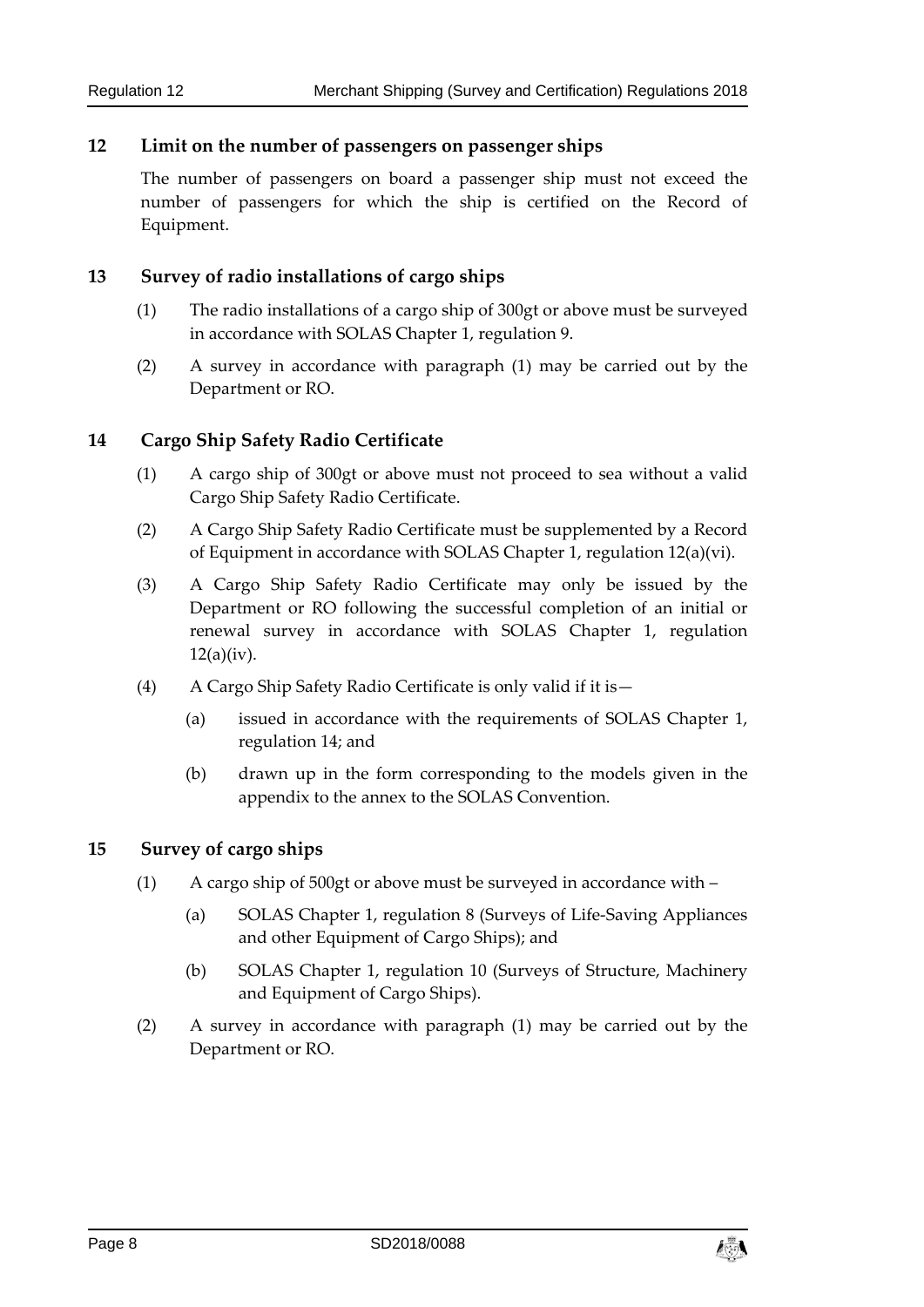## **16 Cargo Ship Safety Construction Certificate**

- (1) A cargo ship of 500gt or above must not proceed to sea without a valid Cargo Ship Safety Construction Certificate.
- (2) A Cargo Ship Safety Construction Certificate may only be issued by the Department or RO following the successful completion of an initial or renewal survey in accordance with SOLAS Chapter 1, regulation 12(a)(ii).
- (3) A Cargo Ship Safety Construction Certificate is only valid if it is
	- (a) issued in accordance with the requirements of SOLAS Chapter 1, regulation 14; and
	- (b) drawn up in the form corresponding to the models given in the appendix to the annex to the SOLAS Convention.

## **17 Cargo Ship Safety Equipment Certificate**

- (1) A cargo ship of 500gt or above must not proceed to sea without a valid Cargo Ship Safety Equipment Certificate.
- (2) A Cargo Ship Safety Equipment Certificate must be supplemented by a Record of Equipment in accordance with SOLAS Chapter 1, regulation  $12(a)(vi)$ .
- (3) A Cargo Ship Safety Equipment Certificate may only be issued by the Department or RO following the successful completion of an initial or renewal survey in accordance with SOLAS Chapter 1, regulation  $12(a)(iii)$ .
- (4) A Cargo Ship Safety Equipment Certificate is only valid if it is—
	- (a) issued in accordance with the requirements of SOLAS Chapter 1, regulation 14; and
	- (b) drawn up in the form corresponding to the models given in the appendix to the annex to the SOLAS Convention.

### **18 Enhanced surveys for bulk carriers and oil tankers**

In accordance with SOLAS Chapter XI-1 (Special Measures to Enhance Maritime Safety) regulation 2, bulk carriers and oil tankers must be subject to an enhanced programme of inspections in accordance with the International Code on the Enhanced Programme of Inspections during surveys of Bulk Carriers and Oil Tankers, 2011 (2011 ESP Code), adopted by IMO resolution A.1049 (27) on 30 November 2011.

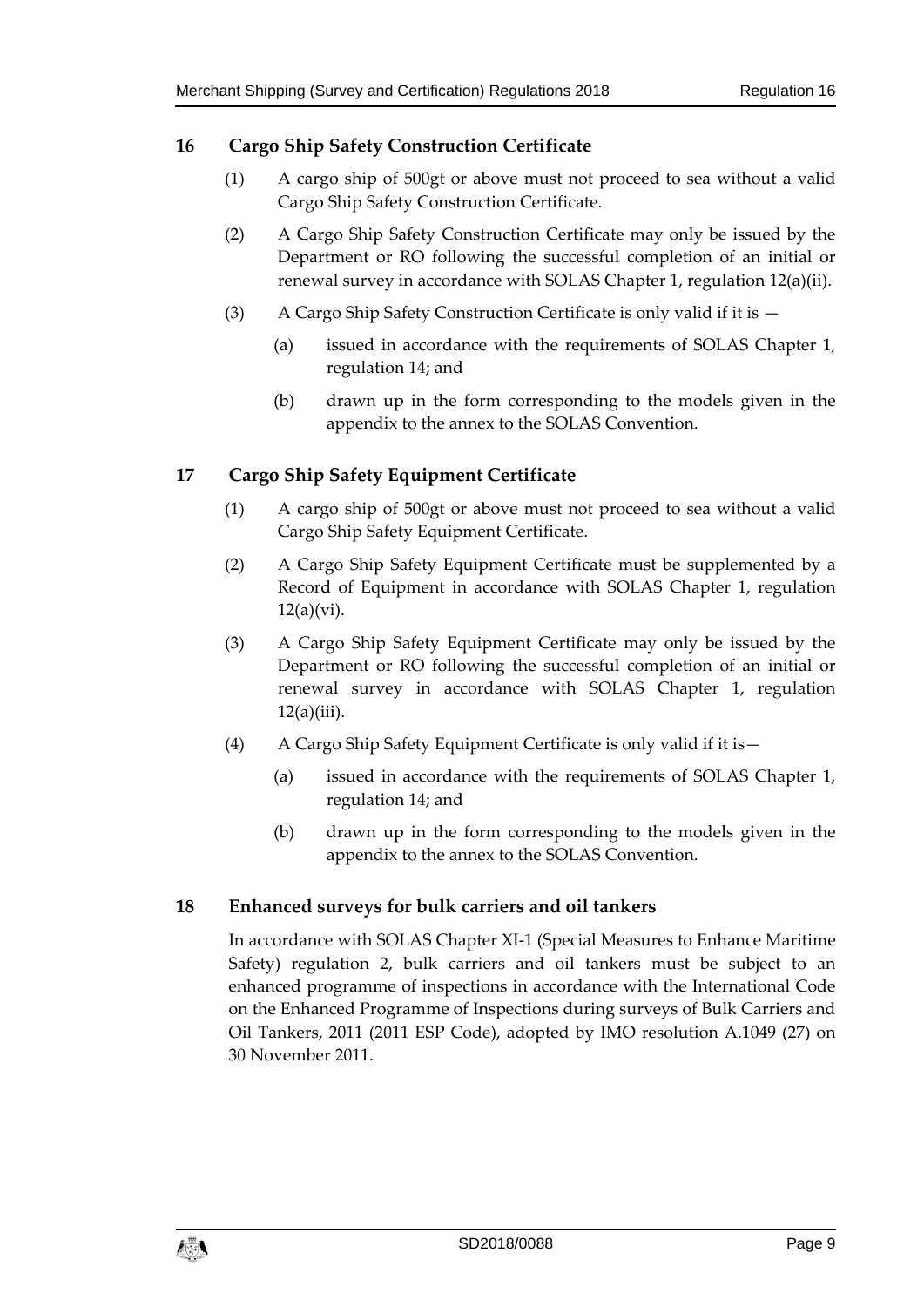#### **19 Maintenance of conditions after survey**

- (1) The condition of the ship and its equipment must be maintained to conform with the provisions of the SOLAS Convention to ensure that the ship in all respects remains fit to proceed to sea without danger to the ship or persons on board.
- (2) After any survey of the ship under SOLAS Chapter 1, regulations 7, 8, 9 or 10 has been completed, no change shall be made in the structural arrangements, machinery, equipment and other items covered by the survey, without the approval of the Department or RO.
- (3) Whenever an accident occurs to a ship or a defect is discovered, either of which affects the safety of the ship or the efficiency or completeness of its life-saving appliances or other equipment —
	- (i) the master or company must report at the earliest opportunity to the Department and to the RO responsible for issuing the relevant certificate, who shall cause investigations to be initiated to determine whether a survey, as required by SOLAS Chapter 1, regulations 7, 8, 9 or 10, is necessary; and
	- (ii) if the ship is in a port of another Convention country, the master or company must also report immediately to the appropriate authorities of the port State and the Department or RO must ascertain that such a report has been made.
- (4) If a certificate required by these Regulations is subject to conditions, including limitations to sea areas in which the ship may operate, all such conditions must be complied with.

## **20 Special circumstances**

For the purposes of SOLAS Chapter 1,  $14(g)$  the special circumstances in which a new certificate need not be dated from the date of expiry of the existing certificate as required by SOLAS Chapter 1, regulation 14, paragraphs (b)(ii), (e) or (f) may only be determined by the Department.

#### **21 Exemption Certificate**

- (1) If an exemption is granted to a ship in accordance with the provisions of the SOLAS Convention, a certificate called an Exemption Certificate must be issued in accordance with SOLAS Chapter 1, regulation 12(a)(vii).
- (2) An Exemption Certificate may only be issued by the Department.
- (3) For the purposes of SOLAS Chapter 1, regulation 14(a), an Exemption Certificate is valid for the period stated in it which must not –
	- (a) exceed 5 years; or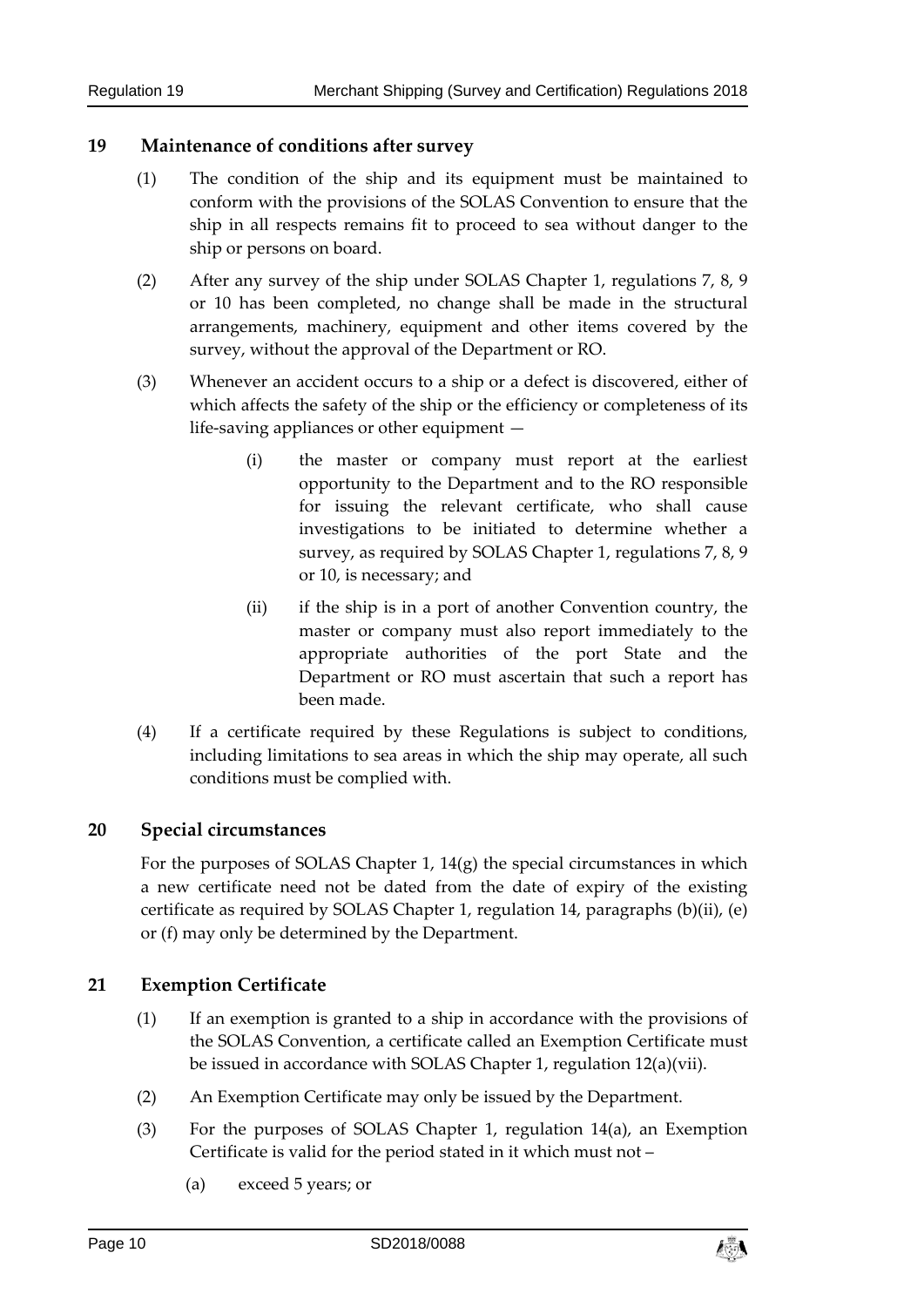(b) be valid for longer than the period of the certificate to which it refers.

## **22 Certificates cease to be valid**

A certificate issued under SOLAS Chapter 1, regulation 12 or 13 shall cease to be valid in any of the following cases —

- (a) if the relevant surveys and inspections are not completed within the periods specified under SOLAS Chapter 1, regulations 7(a), 8(a), 9(a) and 10(a);
- (b) if the certificate is not endorsed in accordance with the SOLAS Convention; or
- (c) upon transfer of the ship to the flag of another State.

### **23 Procedure to be adopted when a ship is deficient**

- (1) If a surveyor determines that the condition of a ship or its equipment does not correspond substantially with the particulars of a certificate issued in accordance with these Regulations, or is such that the ship is not fit to proceed to sea without danger to the ship, or persons on board, the surveyor must immediately ensure that corrective action is taken and notify the Department and the RO responsible for issuing the certificate.
- (2) If the corrective action is not taken, the surveyor must notify the Department. Upon receipt of such notification, the Department may instruct the surveyor to withdraw the relevant certificate.
- (3) If the ship is in the port of another Convention country, the surveyor must also notify the appropriate authorities of the Port State of the withdrawal of the certificate.

### **24 Cancellation of Certificate**

- (1) The Department, or with the permission of the Department, an RO, may cancel a certificate issued to a ship where there is reason to believe that –
	- (a) the certificate was issued on false or erroneous information;
	- (b) the structure, equipment or machinery has sustained damage or is otherwise deficient.
- (2) Any certificate issued to a ship by the Department, or on behalf of the Department, which has ceased to be valid in accordance with regulation 22 or has been cancelled in accordance with paragraph (1) must be surrendered upon request to the Department, or with the permission of the Department, by an RO, to the body making the request.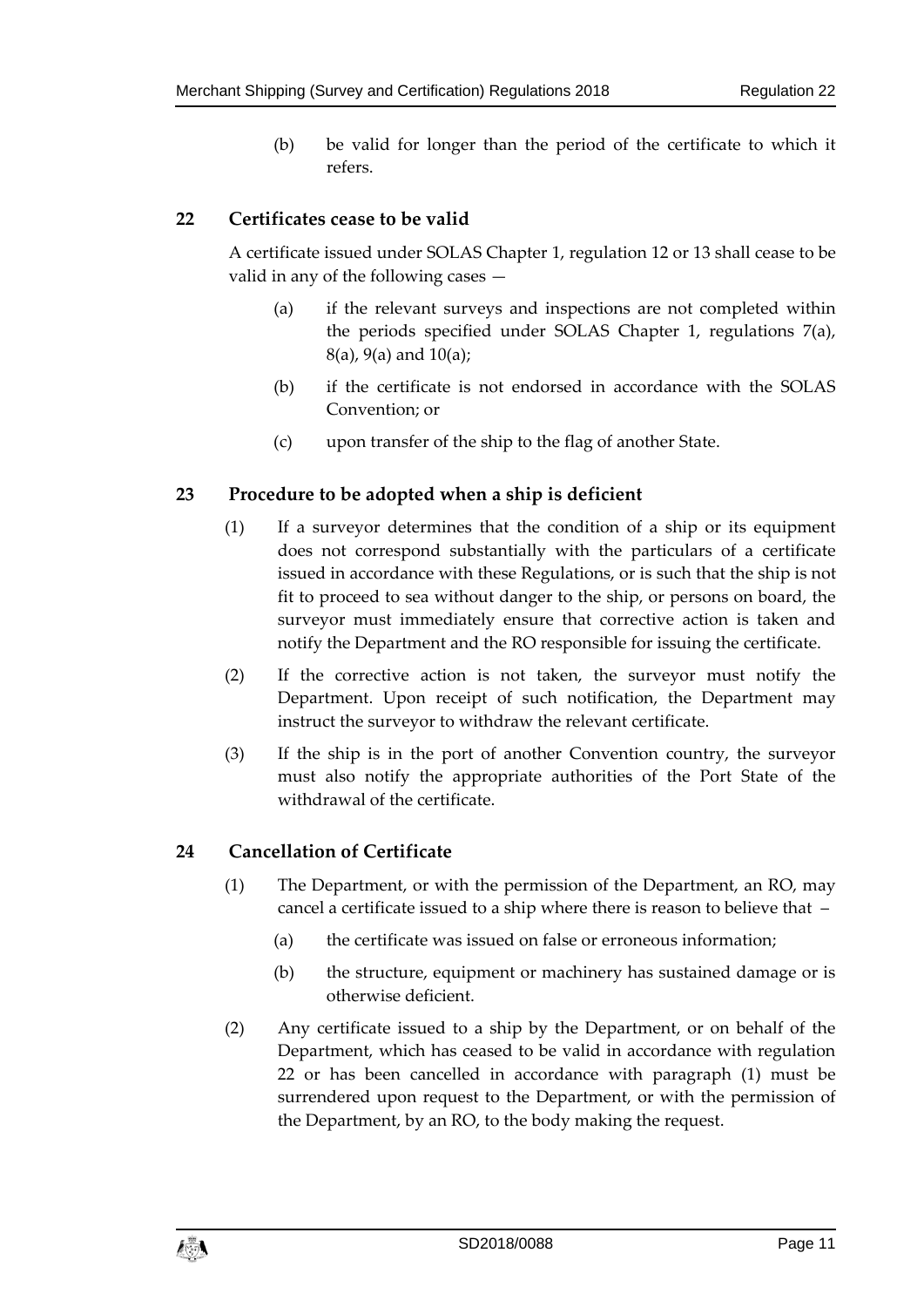- (3) A person must not
	- (a) alter any certificate referred to in these Regulations unless authorised to do so by the Department or RO;
	- (b) intentionally make a false certificate referred to in these Regulations;
	- (c) in connection with any survey required by these Regulations, knowingly or recklessly furnish false information;
	- (d) with intent to deceive, use, lend or allow to be used by another, a certificate referred to in these Regulations; or
	- (e) fail to surrender a certificate as required by paragraph (2).
- (4) A person who fails to comply with paragraph (3) commits an offence and is liable —
	- (a) on conviction on information, to custody for a term not exceeding 2 years, a fine, or both; or
	- (b) on summary conviction, to a fine not exceeding  $£10,000$ .

#### **25 Issue or endorsement of certificates by another government**

- (1) The Department may request that a Contracting Government
	- (a) survey a Manx ship; and
	- (b) if the Contracting Government is satisfied that the requirements of the SOLAS Convention are complied with, the Department may request the Contracting Government to endorse or issue certificates to the ship in accordance with the SOLAS Convention.
- (2) When acting in accordance with paragraph (1), the Department must specifically request that any certificate issued contain a statement to the effect that it has been issued at the request of the Government of the Isle of Man.
- (3) A certificate issued in response to a request under this regulation has the same force and must receive the same recognition as a certificate issued by the Department or RO under these Regulations.

### **26 Availability of certificates**

The certificates required by these Regulations must be readily available on board for examination at all times.

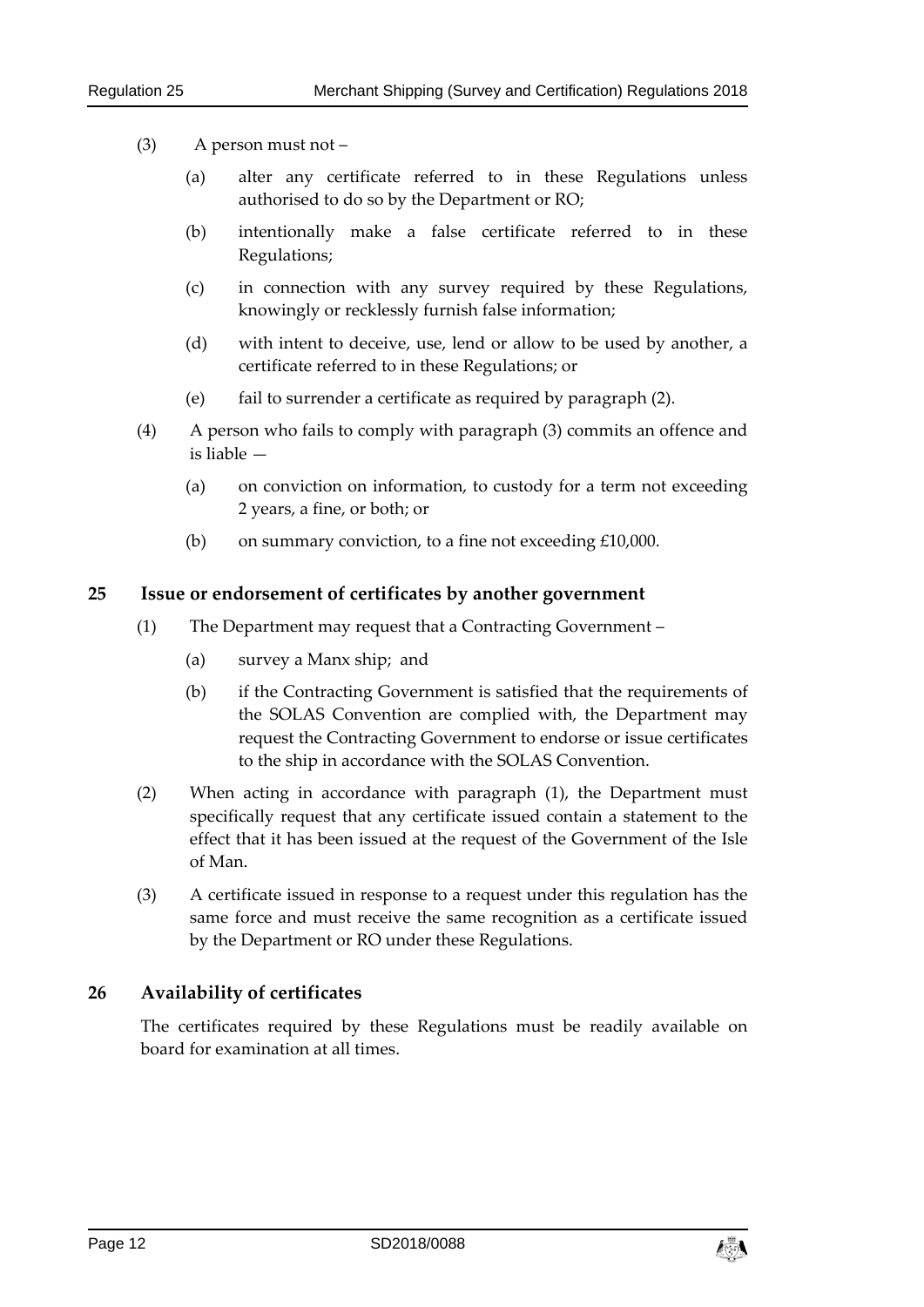## **PART 3 – FOREIGN SHIPS**

## **27 Meaning of "ship"**

In this Part, "ship" must, unless otherwise expressly stated, be construed in accordance with regulation 6(1) (subject to the exceptions in regulation 6(2)).

## **28 Foreign ship in a Manx port**

- (1) A ship registered in a Convention country must not proceed to sea from a port in the Island unless the ship has valid certificates issued in accordance with the requirements of SOLAS Chapter 1.
- (2) A ship registered in a country which is not a Convention country must not proceed to sea from a port in the Island unless it is in possession of documentation which shows that the ship has been surveyed for compliance with the SOLAS Convention.

## **PART 4 – MANX SHIPS - INITIAL GENERAL INSPECTION AND MANDATORY GENERAL INSPECTION**

## **29 Meaning of "ship"**

In this Part, "ship" must, unless otherwise expressly stated, be construed in accordance with regulation 7(1) (subject to the exceptions in regulation 7(2)).

## **30 Initial General Inspection**

- (1) Subject to paragraph (2), a ship must have an initial general inspection carried out by the Department within 6 months of the date of registration.
- (2) The requirement in paragraph (1) to have an initial general inspection does not apply to a ship if the pre-registration survey required by section 7 of the Merchant Shipping Registration Act 1991 was carried out by the Department.

## **31 Mandatory General Inspection**

- (1) A ship must have two mandatory general inspections carried out by the Department in a 5 year period.
- (2) The period between mandatory general inspections must not exceed 36 months.
- (3) For a ship registered on or after 1 April 2017, the 5 year period starts on the date of registration and every 5 years thereafter.
- (4) For a ship registered before 1 April 2017, the 5 year period starts on the date of the ship's last general inspection and every 5 years thereafter.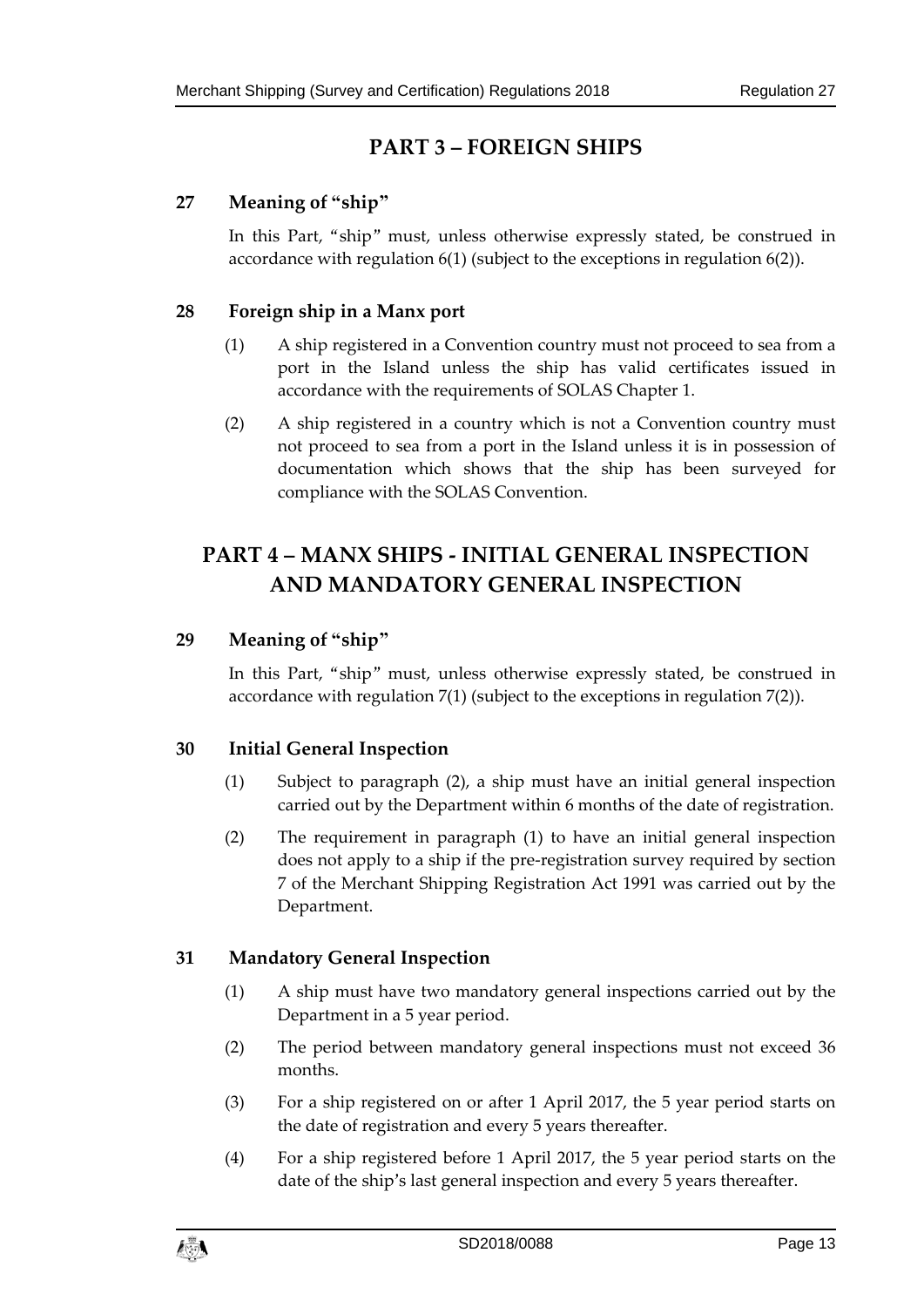#### **32 Maintenance of conditions after inspection – ships under 500gt**

- (1) Subject to paragraph (2), this regulation applies to a ship which is under 500gt.
- (2) This regulation does not apply to a cargo ship which is under 500gt to the extent that regulation 13 (survey of radio installations of cargo ships) applies to the ship in respect of radio surveys and certification.
- (3) The condition of the ship and its equipment must be maintained to ensure that the ship in all respects remains fit to proceed to sea without danger to the ship or persons on board.
- (4) After any inspection of the ship required by regulations 30 or 31 no change shall be made in the structural arrangements, machinery or equipment without the approval of the Department or RO.
- (5) If an accident occurs to a ship or a defect is discovered, either of which affects the safety of the ship or the efficiency or completeness of its lifesaving appliances or other equipment —
	- (a) the master or company shall report at the earliest opportunity to the Department; and
	- (b) if the ship is in a port of another Convention country, the master or company must also report immediately to the appropriate authorities of the port and the Department must ascertain that such a report has been made.

#### **33 Exemption**

- (1) The Department may exempt a ship from all or any of the requirements of regulations 30 and 31 on such conditions (if any) as it considers appropriate.
- (2) An exemption granted under paragraph (1) is only valid if  $-$ 
	- (a) it is in writing;
	- (b) it specifies the date on which it takes effect; and
	- (c) any conditions specified in it are complied with.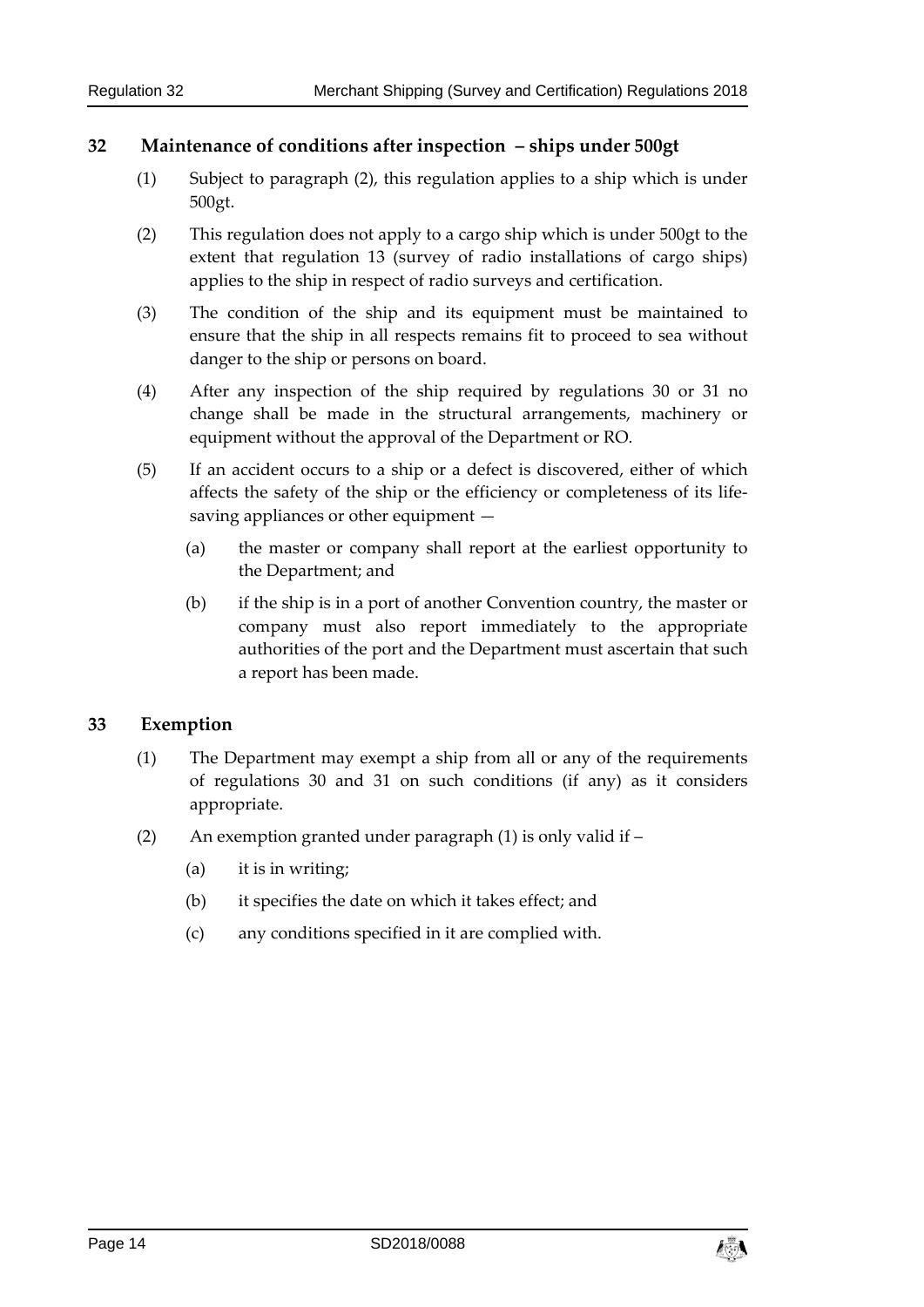## **PART 5 – OFFENCES**

## **34 Responsibility of company and master**

- (1) The company and the master of a ship must ensure a ship complies with such of the requirements of these Regulations as apply in relation to a ship of its description.
- (2) Paragraph (1) applies whether or not these Regulations impose an obligation on another person.
- (3) A company or master which fails to comply with paragraph (1) commits an offence and is liable —
	- (a) on conviction on information, to custody for a term not exceeding 2 years, a fine, or both;
	- (b) on summary conviction, to a fine not exceeding £10,000.

## **35 Provisions relating to offences**

- (1) It is a defence for a person charged under these Regulations to show that he or she took all reasonable steps to avoid the commission of the offence.
- (2) If the commission by any person of an offence under these Regulations is due to the act or default of some other person, that other person is guilty of the offence and a person may be charged with and convicted of the offence by virtue of this regulation whether or not proceedings are taken against the first-mentioned person.
- $(3)$  If
	- (a) a body corporate commits an offence under these Regulations; and
	- (b) that offence is proved to have been  $-$ 
		- (i) committed with the consent or connivance of; or
		- (ii) attributable to any neglect on the part of,

a director, manager, secretary or other similar officer of the body corporate, or any person who was purporting to act in any such capacity,

he or she also commits that offence and is liable to be proceeded against and punished accordingly.

- (4) If the affairs of a body corporate are managed by its members, paragraph (3) applies in relation to the acts and defaults of a member in connection with his or her functions of management as if the member were a director of the body corporate.
- (5) For the purposes of this Regulation, "**body corporate**" includes a limited liability company constituted under the Limited Liability Companies Act 1996 and, in relation to that company, any reference to a director or other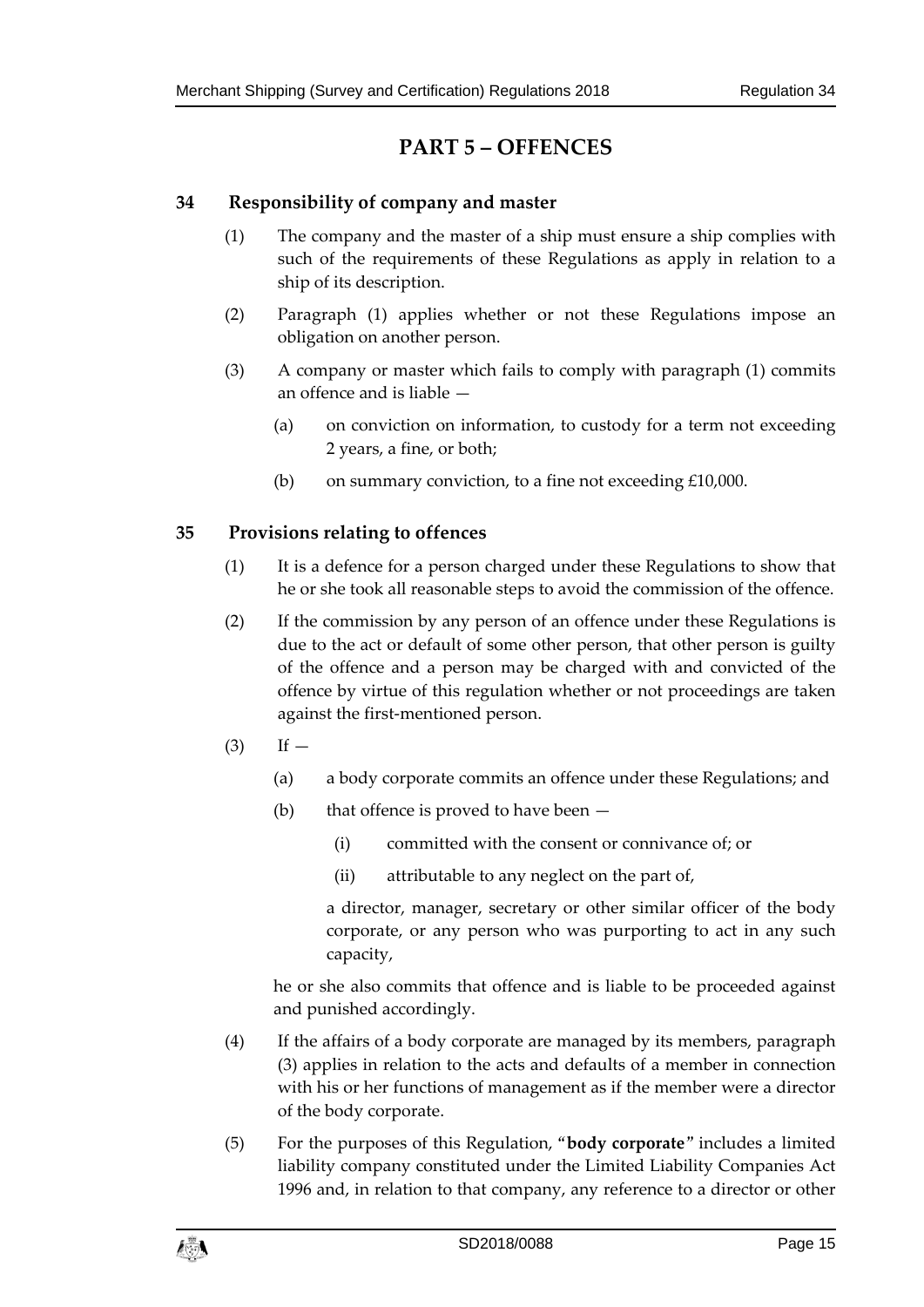officer of a body corporate is a reference to a member and to the company's manager and registered agent.

## **PART 6 – REVOCATIONS AND CONSEQUENTIAL AMENDMENTS**

#### **36 Revocations**

The following Regulations are revoked —

- (a) Merchant Shipping (Survey and Certification) Regulations 19992; and
- (b) Merchant Shipping (Harmonised Survey and Certification) Regulations 20003.

#### **37 Consequential amendments**

The schedule (consequential amendments) has effect.

MADE 1 March 2018

**LAURENCE SKELLY**  *Minister for Enterprise* 

<sup>2</sup> SD352/99

<sup>3</sup> SD441/00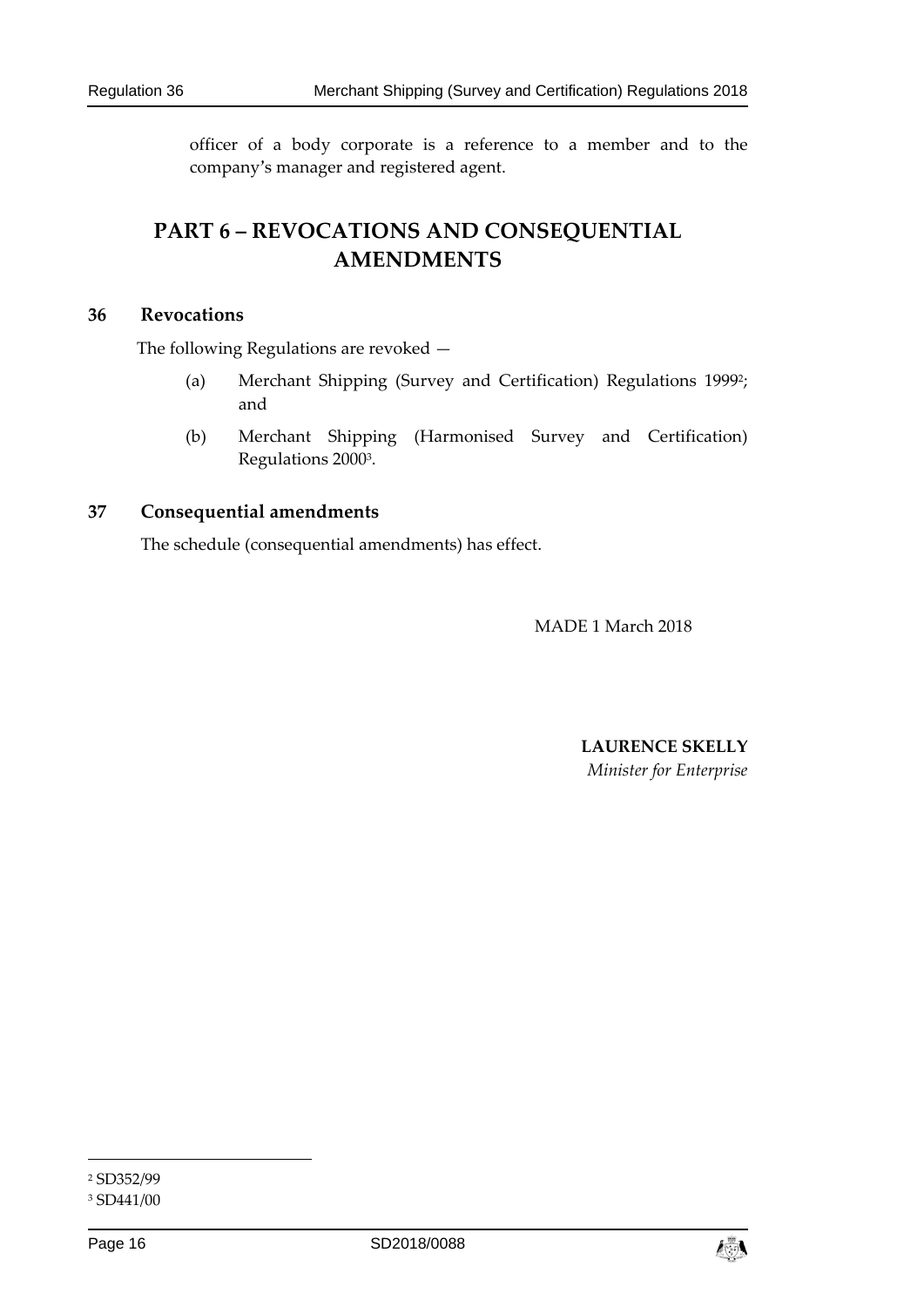#### **SCHEDULE**

#### **CONSEQUENTIAL AMENDMENTS**

#### **REGULATION 37**

#### (1) **Merchant Shipping (Passenger Ship Construction) Regulations 19804.**

- (a) The Merchant Shipping (Passenger Ship Construction) Regulations 1980 are amended as follows.
- (b) For regulation 132 (Alternative construction, equipment and machinery) substitute —

#### **132** Equivalent arrangements

(1) If these Regulations require that —

(a) a particular fitting, material, appliance or apparatus, or type thereof, must be fitted or carried in a ship; or

(b) any particular provision must be made,

the Department for Enterprise may allow any other fitting, material, appliance or apparatus, or type thereof, to be fitted or carried or any other provision to be made in that ship.

(2) An equivalent arrangement may only be permitted under paragraph (1) if the Department for Enterprise is satisfied by trial thereof or otherwise that the fitting, material, appliance or apparatus, or type thereof, or provision is at least as effective as that required by these Regulations.

#### **132A Validity of equivalent arrangements**

(1) An equivalent arrangement permitted by these Regulations is only valid if  $-$ 

- (a) it is in writing;
- (b) it specifies the date on which it takes effect; and
- any conditions stated in it are complied with. $\boldsymbol{\Sigma}$

#### (2) **Merchant Shipping (Fire Appliances) Regulations 19805.**

- (a) The Merchant Shipping (Fire Appliances) Regulations 1980 are amended as follows.
- (b) In regulation 76(1) (Equivalents and exemptions), for "shall approve" substitute —

<sup>4</sup> SI 1980 No.535 as applied by GC38/85

<sup>5</sup> SI 1980 No.544 as applied by GC 38/85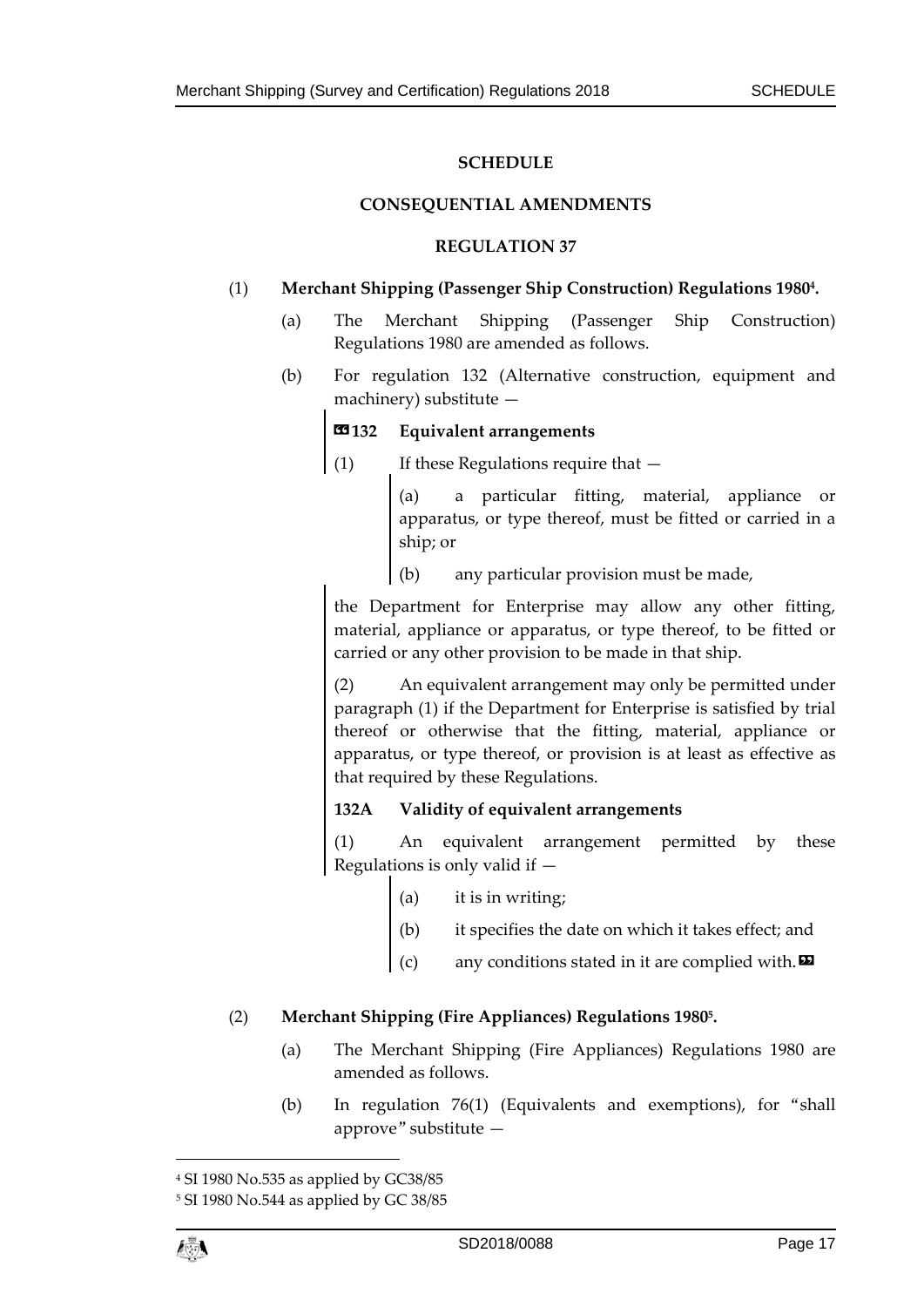**B** may allow **D**.

- (c) After regulation 76(2) insert—
	- (3) An exemption or equivalent arrangement permitted by these Regulations is only valid if —
		- (a) it is in writing;
		- (b) it specifies the date on which it takes effect; and
		- any conditions stated in it are complied with. $\boldsymbol{\mathsf{\Xi}}$

## (3) **Merchant Shipping (Passenger Ship Construction and Survey) Regulations 19846.**

- (a) The Merchant Shipping (Passenger Ship Construction and Survey) Regulations 1984 are amended as follows.
- (b) In regulation 2 (Exemptions for certain classes of ships and individual ships) —
	- (i) number the first paragraph  $\mathbf{C}$  1 $\mathbf{E}$ ; and
	- (ii) after paragraph (1) insert —

 $\mathbf{G}(2)$  An exemption permitted by these Regulations is only valid if —

- (a) it is in writing;
- (b) it specifies the date on which it takes effect; and
- any conditions stated in it are complied with. $\boldsymbol{\mathsf{E}}$
- (c) For regulation 85 (Alternative construction, equipment and machinery) substitute -

## **83**85 Equivalent arrangements

(1) If these Regulations require that —

(a) a particular fitting, material, appliance or apparatus, or type thereof, must be fitted or carried in a ship; or

any particular provision must be made,

the Department for Enterprise may allow any other fitting, material, appliance or apparatus, or type thereof, to be fitted or carried or any other provision to be made in that ship.

(2) An equivalent arrangement may only be permitted under paragraph (1) if the Department for Enterprise is satisfied by trial thereof or otherwise that the fitting, material, appliance or



<sup>6</sup> SI 1984 No.1216 as applied by GC38/85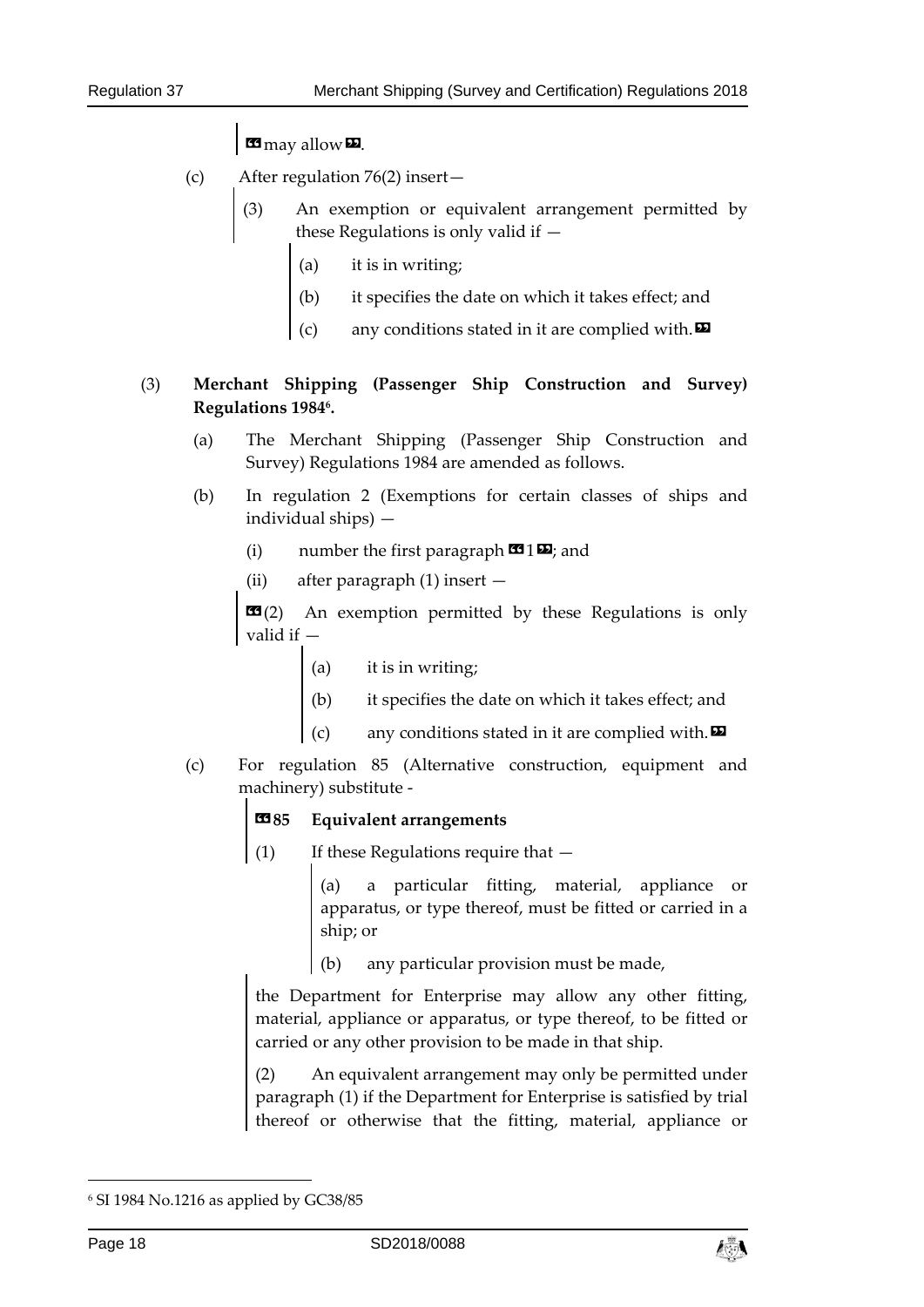apparatus, or type thereof, or provision is at least as effective as that required by these Regulations.

## **85A Validity of equivalent arrangements**

(1) An equivalent arrangement permitted by these Regulations is only valid if  $-$ 

- (a) it is in writing;
- (b) it specifies the date on which it takes effect; and
- (c) any conditions stated in it are complied with.  $\boldsymbol{\Xi}$

## (4) **Merchant Shipping (Fire Protection)(Ships Built Before 25 May 1980) Regulations 19857.**

- (a) The Merchant Shipping (Fire Protection) (Ships Built before 25 May 1980) Regulations 1985 are amended as follows.
- (b) After regulation 74(3) (Equivalents and exemptions) insert —

#### **«74(4) Validity of exemptions or equivalent arrangements**

(1) An exemption or equivalent arrangement permitted by these Regulations is only valid if —

- (a) it is in writing;
- (b) it specifies the date on which it takes effect; and
- any conditions stated in it are complied with.  $\blacksquare$

### (5) **Merchant Shipping (Life-Saving Appliances)(Ships Built Before 1st July 1986) Regulations 19918.**

- (a) The Merchant Shipping (Life-Saving Appliances)(Ships Built Before 1<sup>st</sup> July 1986) Regulations 1991 are amended as follows.
- (b) After regulation 59 (Equivalents and exemptions) insert —

#### **«59A Validity of exemptions or equivalent arrangements**

An exemption or equivalent arrangement permitted by these Regulations is only valid if  $-$ 

- (a) it is in writing;
- (b) it specifies the date on which it takes effect; and
- any conditions stated in it are complied with. $\boldsymbol{\Sigma}$

<sup>7</sup> SI 1985 No.1218 as applied by GC357/85

<sup>8</sup> GC273/91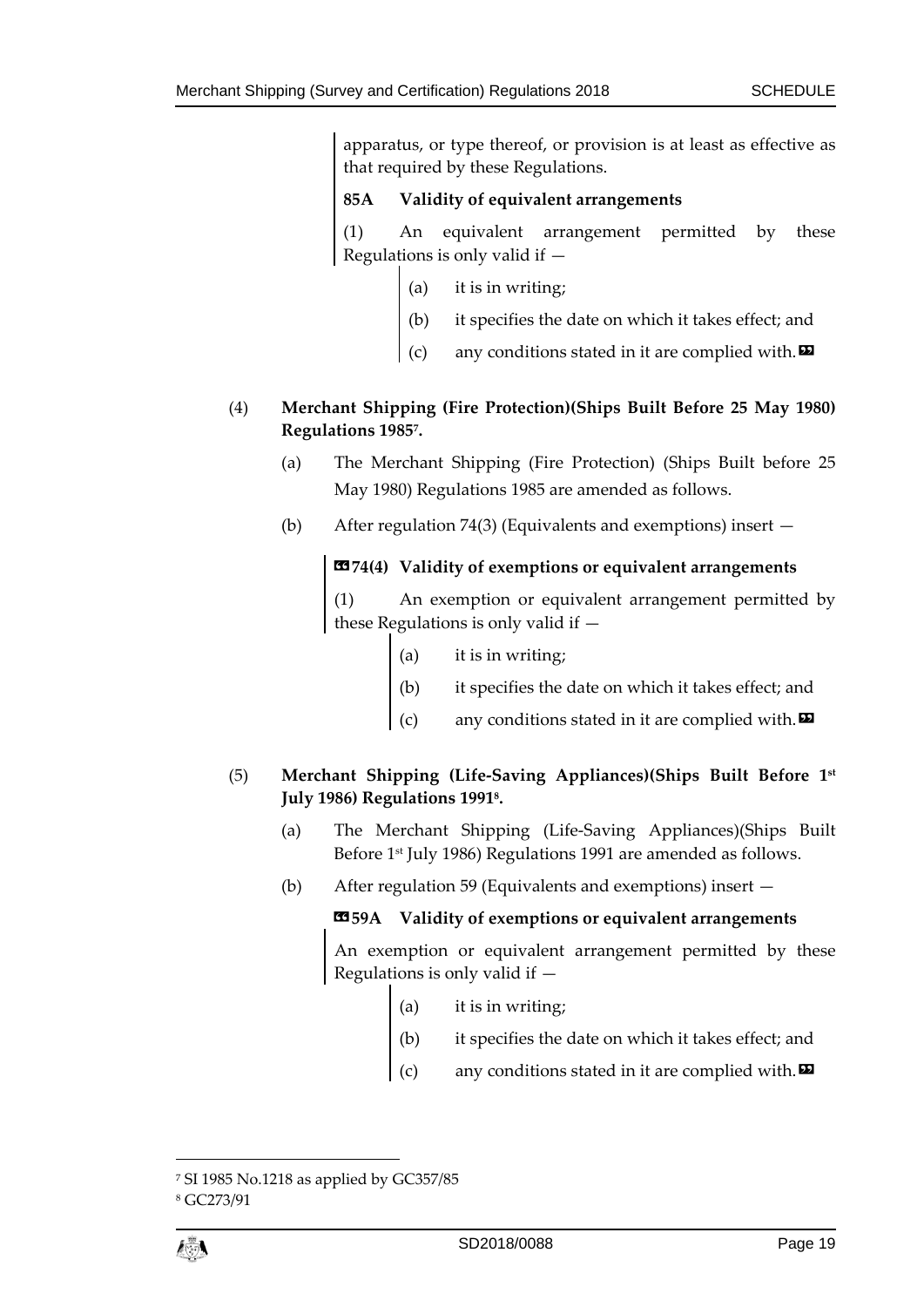#### (6) **Merchant Shipping (Demise Charter Register) Regulations 19919.**

- (a) The Merchant Shipping (Demise Charter Register) Regulations 1991 are amended as follows.
- (b) In Schedule 2, Part II (in the table entitled 'Application of subordinate legislation') omit —

| SD 352/99 | Merchant Shipping | The whole   |
|-----------|-------------------|-------------|
|           | (Survey and       | Regulations |
|           | Certification)    |             |
|           | Regulations 1999  |             |

#### (7) **Merchant Shipping (Cargo Ship Construction) Regulations 199810**

- (a) The Merchant Shipping (Cargo Ship Construction) Regulations 1998 are amended as follows.
- (b) After regulation 3(2) insert —

 $\mathbf{G}(3)$  An exemption permitted by these Regulations is only valid if —

- (a) it is in writing;
- (b) it specifies the date on which it takes effect; and
- any conditions stated in it are complied with. $\boldsymbol{\Xi}$
- (c) For regulation 59(1) (Alternative construction, equipment and machinery) substitute—
- $\mathbf{G}(1)$  If these Regulations require that  $-$

(a) a particular fitting, material, appliance or apparatus, or type thereof, must be fitted or carried in a ship; or

any particular provision must be made,

the Department may allow any other fitting, material, appliance or apparatus, or type thereof, to be fitted or carried or any other provision to be made in that ship.

(1A) An equivalent arrangement may only be permitted under paragraph (1) if the Department is satisfied by trial thereof or otherwise that the fitting, material, appliance or apparatus, or type thereof, or provision is at least as effective as that required by these Regulations.



 $\overline{a}$ 9 SD394/91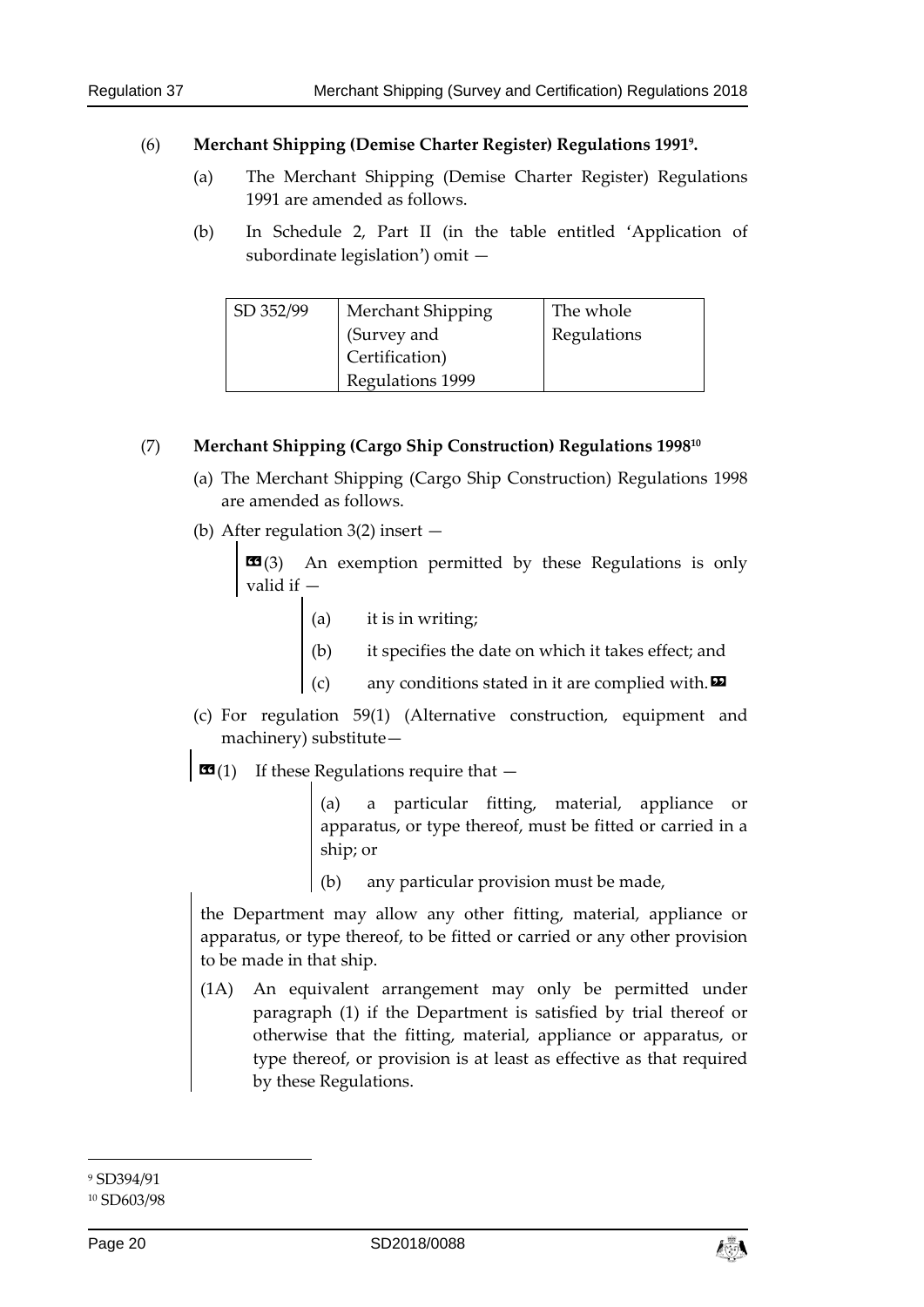(1B) An equivalent arrangement permitted by these Regulations is only valid if —

- (a) it is in writing;
- (b) it specifies the date on which it takes effect; and
- any conditions stated in it are complied with. $\boldsymbol{\Sigma}$

#### (8) **Merchant Shipping (High-Speed Craft) Regulations 199811.**

- (a) The Merchant Shipping (High-Speed Craft) Regulations are amended as follows.
- (b) For the title of regulation 10 substitute  $-$

**Exemptions and equivalent arrangements E**; and

- (c) In regulation  $10 -$ 
	- (i) number the first paragraph  $\mathbf{C}$  1 $\mathbf{D}$ ; and
	- (ii) after paragraph (1) insert —

 $\overline{\bullet}$  (2) If these Regulations require that  $-$ 

- (a) a particular fitting, material, appliance or apparatus, or type thereof, must be fitted or carried in a ship; or
- (b) any particular provision must be made,

the Department may allow any other fitting, material, appliance or apparatus, or type thereof, to be fitted or carried or any other provision to be made in that ship.

- (3) An equivalent arrangement may only be permitted under paragraph (2) if the Department is satisfied by trial thereof or otherwise that the fitting, material, appliance or apparatus, or type thereof, or provision is at least as effective as that required by these Regulations.
- (4) An exemption or equivalent arrangement permitted by these Regulations is only valid if —
	- (a) it is in writing;
	- it specifies the date on which it takes effect; and
	- (c) any conditions stated in it are complied with.  $\boldsymbol{\Sigma}$

<sup>11</sup> SD260/98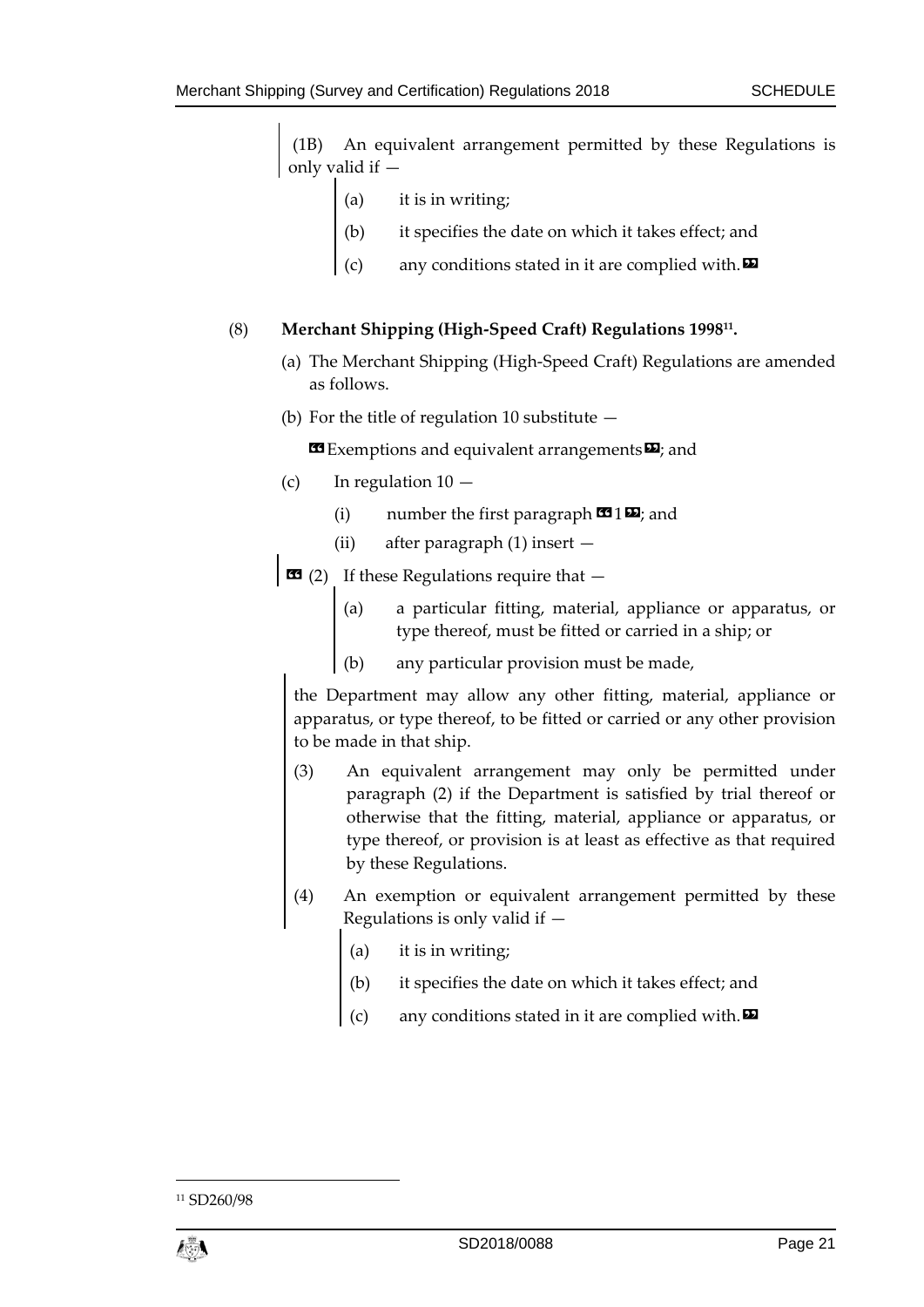#### (9) **Merchant Shipping (Radio Installations) Regulations 199912.**

- (a) The Merchant Shipping (Radio Installations) Regulations 1999 are amended as follows.
- (b) After regulation 5(2) (Equivalents and exemptions) insert —

**«**(3) An exemption or equivalent arrangement permitted by these Regulations is only valid if —

- (a) it is in writing;
- (b) it specifies the date on which it takes effect; and
- (c) any conditions stated in it are complied with.  $\boldsymbol{\Xi}$

#### (10) **Merchant Shipping (Life-saving Appliances) Regulation 199913.**

- (a) The Merchant Shipping (Life-Saving Appliances) Regulations 1999 are amended as follows.
- (b) After regulation 52(3)(Equivalents and exemptions) insert —

**«**(4) An exemption or equivalent arrangement permitted by these Regulations is only valid if —

- (a) it is in writing;
- (b) it specifies the date on which it takes effect; and
- (c) any conditions stated in it are complied with.  $\boldsymbol{\Xi}$

### (11) **Merchant Shipping (Safety of Navigation — SOLAS Chapter V) Regulations 200414.**

- (a) The Merchant Shipping (Safety of Navigation SOLAS Chapter V) Regulations 2004 are amended as follows.
- (b) In regulation 10 (Exemptions and equivalents) after paragraph (5), insert —

 $\text{C3}(5A)$  If these Regulations require that  $-$ 

(a) a particular fitting, material, appliance or apparatus, or type thereof, must be fitted or carried in a ship; or

(b) any particular provision must be made,

the Department may allow any other fitting, material, appliance or apparatus, or type thereof, to be fitted or carried or any other provision to be made in that ship.

 $\overline{a}$ 

#### 13 SD431/99



<sup>12</sup> SD50/99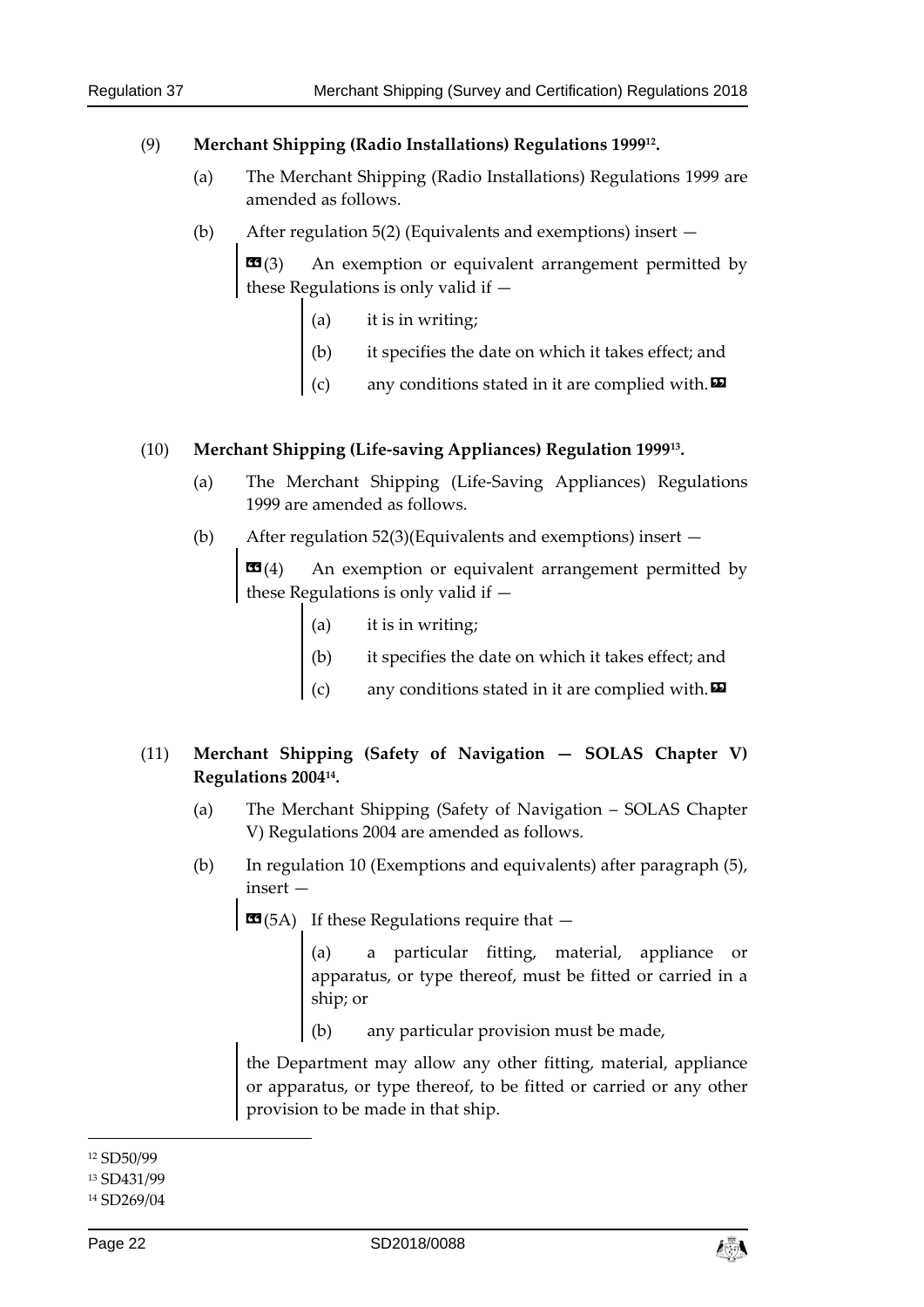(5B) An equivalent arrangement may only be permitted under paragraph (5A) if the Department is satisfied by trial thereof or otherwise that the fitting, material, appliance or apparatus, or type thereof, or provision is at least as effective as that required by these Regulations.

## (12) **Merchant Shipping (Additional Safety Measures For Bulk Carriers — SOLAS Chapter XII) Regulations 200615.**

- (a) The Merchant Shipping (Additional Safety Measures For Bulk Carriers – SOLAS Chapter XII) Regulations 2006 are amended as follows.
- (b) After regulation 17 (Exemptions) insert —

**EG** 17A Equivalent arrangements

- (1) If these Regulations require that
	- (a) a particular fitting, material, appliance or apparatus, or type thereof, must be fitted or carried in a ship; or
	- (b) any particular provision must be made,

the Department may allow any other fitting, material, appliance or apparatus, or type thereof, to be fitted or carried or any other provision to be made in that ship.

(2) An equivalent arrangement may only be permitted under paragraph (1) if the Department is satisfied by trial thereof or otherwise that the fitting, material, appliance or apparatus, or type thereof, or provision is at least as effective as that required by these Regulations.

17B Validity of exemptions or equivalent arrangements

An exemption or equivalent arrangement permitted by these Regulations is only valid if —

- (a) it is in writing;
- it specifies the date on which it takes effect; and
- any conditions stated in it are complied with. $\boldsymbol{\mathsf{E}}$

### (13) **Merchant Shipping (Carriage of Cargoes) Regulations 200616.**

- (a) The Merchant Shipping (Carriage of Cargoes) Regulations 2006 are amended as follows.
- (b) In regulation 16 (Equivalents and exemptions)
	- (i) for paragraph (1) substitute -

<sup>15</sup> SD156/06

<sup>16</sup> SD276/06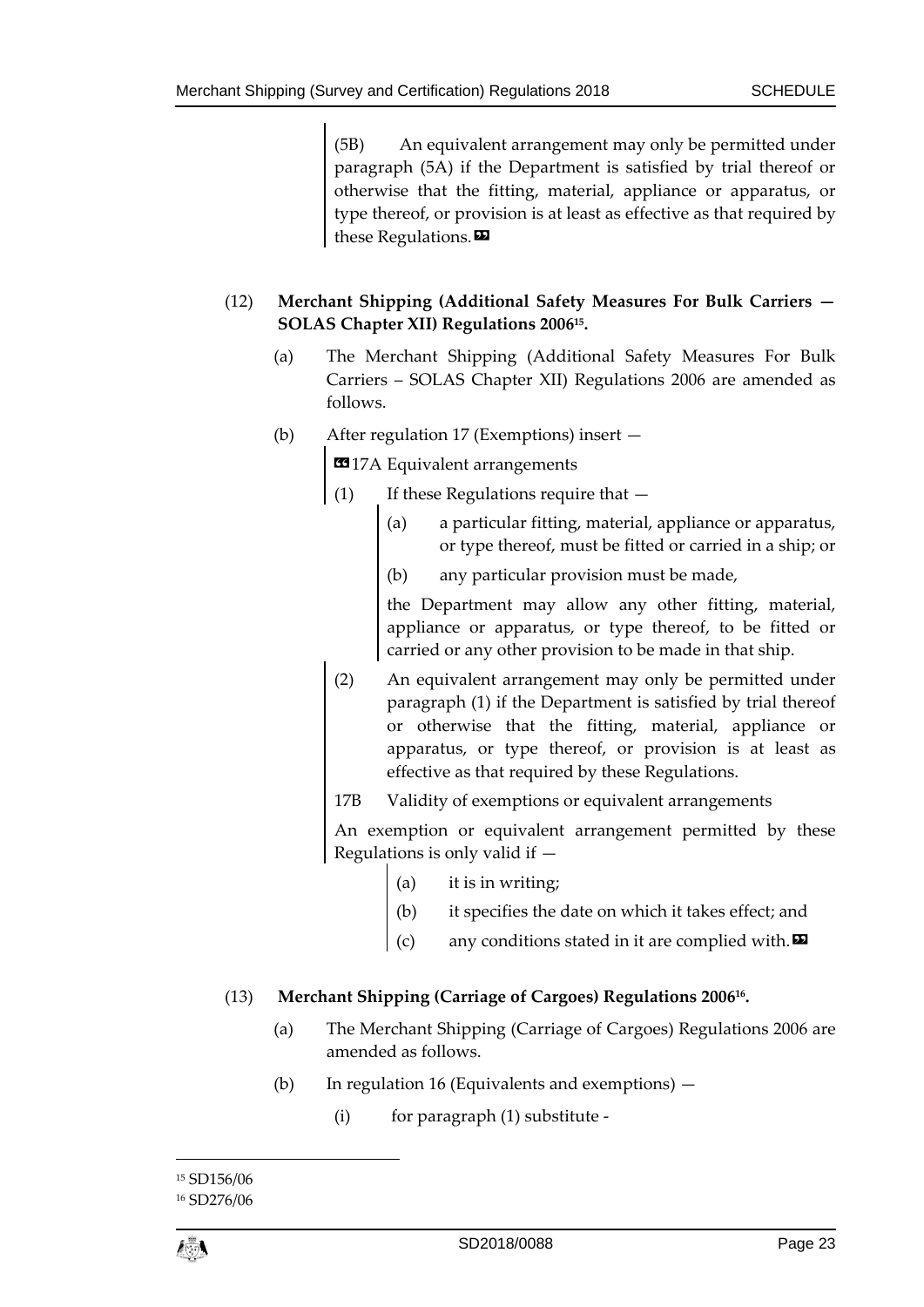$\blacksquare$  If these Regulations require that  $-$ 

- (a) a particular fitting, material, appliance or apparatus, or type thereof, must be fitted or carried in a ship; or
- (b) any particular provision must be made,

the Department may allow any other fitting, material, appliance or apparatus, or type thereof, to be fitted or carried or any other provision to be made in that ship.

(1A) An equivalent arrangement may only be permitted under paragraph (1) if the Department is satisfied by trial thereof or otherwise that the fitting, material, appliance or apparatus, or type thereof, or provision is at least as effective as that required by these Regulations.

(ii) After paragraph (3) insert —

**EE**(4) An exemption or equivalent arrangement permitted by these Regulations is only valid if —

- (a) it is in writing;
- it specifies the date on which it takes effect; and
- any conditions stated in it are complied with. $\boldsymbol{\Sigma}$

### (14) **The Merchant Shipping (Vessels in Commercial Use for Sport or Pleasure) Regulations 2014**17.

- (a) The Merchant Shipping (Vessels in Commercial Use for Sport or Pleasure) Regulations 2014 are amended as follows.
- (b) In Schedule 1, in the table entitled "Regulations Disapplied"
	- $(i)$  omit —

| Merchant Shipping (Survey      | SD 352/99 | $\big $ SD 441/00 |
|--------------------------------|-----------|-------------------|
| and Certification) Regulations |           | SD 396/03         |
| 1999                           |           | SD 269/04         |

and

(ii) insert after the final entry  $-$ 

| Merchant Shipping (Survey   SD2018/0088 |
|-----------------------------------------|

#### 17 SD2014/0415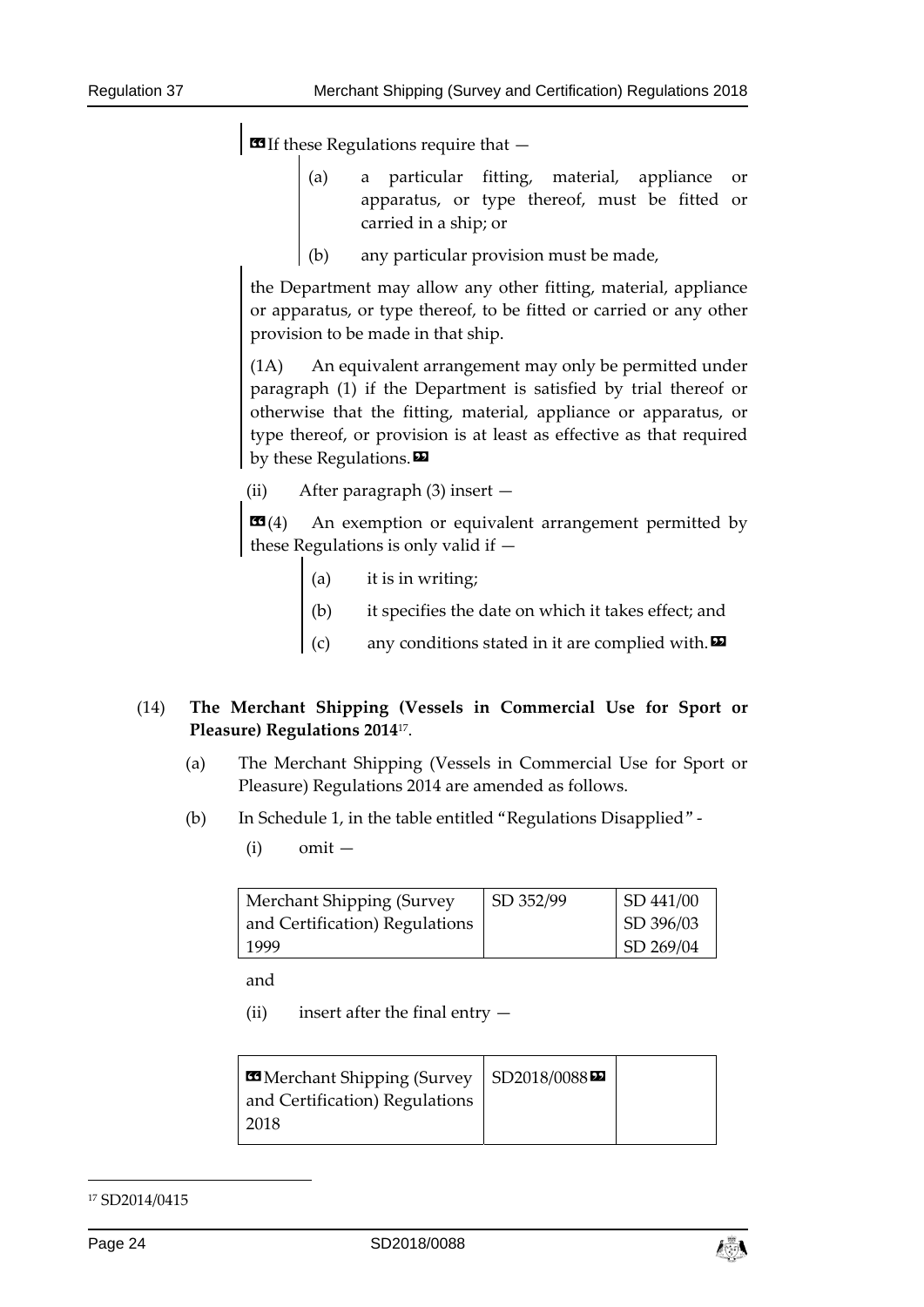### (15) **The Merchant Shipping (SOLAS VII – Carriage of Dangerous Goods) Regulations 2015.18**

- (a) The Merchant Shipping (SOLAS VII Carriage of Dangerous Goods) Regulations 2015 are amended as follows.
- (b) In regulation 28(2) (Accident or defect reporting) for "regulation 8 of the Merchant Shipping (Survey and Certification) Regulations 1999" substitute —

Energulations 19(3) or 32(5) of the Merchant Shipping (Survey and Certification) Regulations 2018»

### (16) **The Merchant Shipping (Fees) Regulations 201719**

- (a) The Merchant Shipping (Fees) Regulations 2017 are amended as follows.
- (b) In regulation 3 (Interpretation) –

—

(i) For the definition of "initial general inspection" substitute

 «**"initial general inspection"** means the inspection required by regulation 30 of the Merchant Shipping (Survey and Certification) Regulations  $2018;$ 

(ii) For the definition of "mandatory general inspection" substitute —

> $\mathbf{F}$  "mandatory general inspection" means the inspection required by regulation 31 of the Merchant Shipping (Survey and Certification) Regulations  $2018;$

<sup>18</sup> SD2015/0230

<sup>19</sup> SD2017/0070